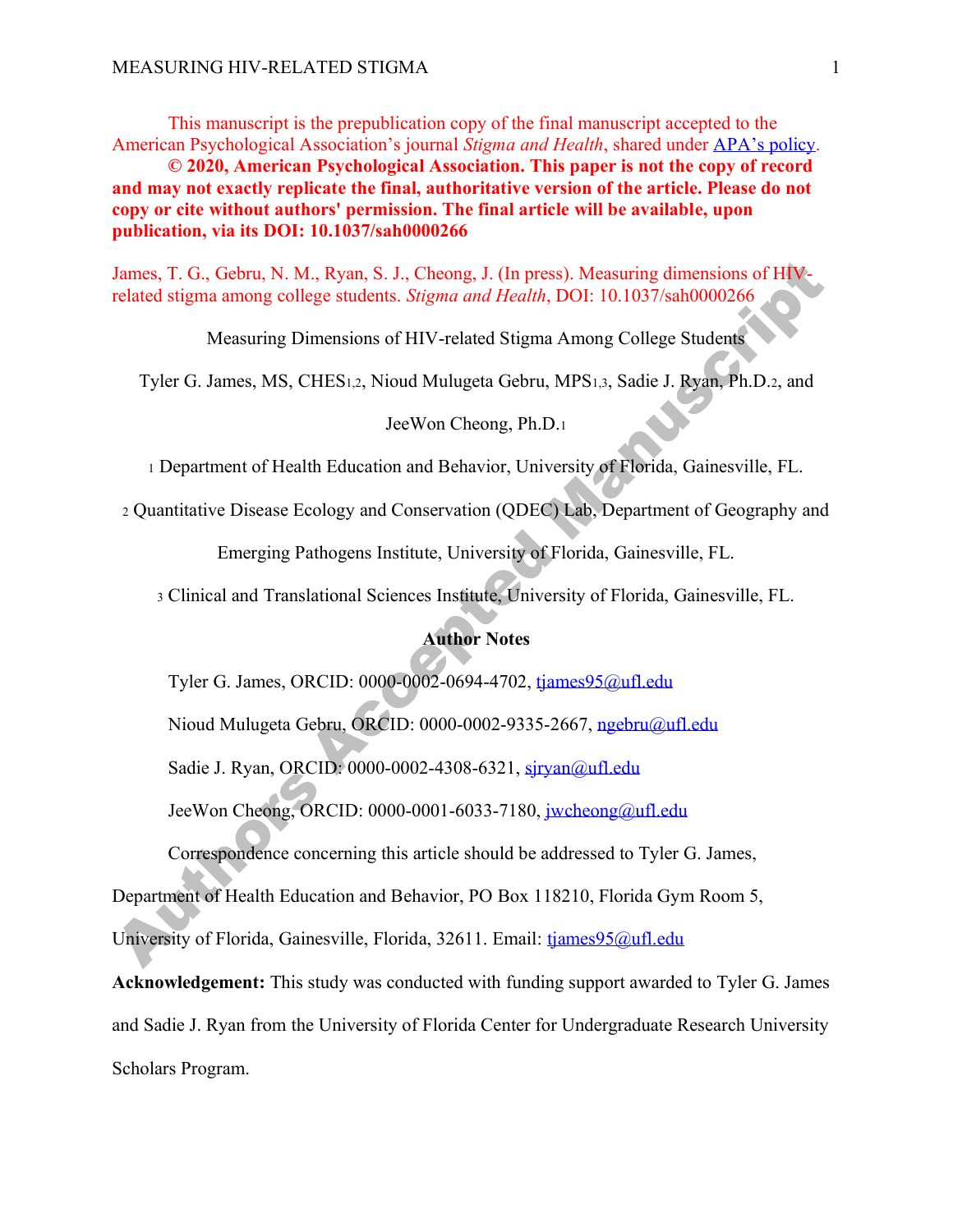## **Abstract**

HIV-related stigma remains a critical barrier to achieving national public health objectives including reducing HIV transmissions and retaining people living with HIV (PLHIV) in care. Adolescents and emerging adults are particularly vulnerable to HIV-related stigma and HIV transmission and, thus, are a priority population with regard to reducing stigma and increasing healthcare engagement. In order to reduce stigma, a better understanding of the multidimensional nature of HIV-related stigma is needed. The *Stigmatizing Attitudes towards People Living with HIV/AIDS Scale* (SAT-PLWHA-S) is a measure of HIV-related stigma developed in Canada. The current investigation sought to assess the validity and dimensionality of a revised SAT-PLAWHA-S in young adults and in the United States. A revised SAT-PLWHA-S was completed by 2,686 college students in the southeastern United States. Confirmatory Factor Analysis indicated that the revised SAT-PLWHA-S measures a 6-factor structure consisting of: *concerns of occasional encounters*, *avoidance of personal contact*, *responsibility and blame*, *liberalism*, *non-discrimination*, and *social policy*. Overall, participants in our sample had low HIV-related stigma (*M* = 3.11; range 1–4, higher scores indicate less stigma). Scores demonstrated discriminant and concomitant validity with demographic characteristics, sexual behaviors, HIV testing history, and knowing PLHIV. We observed more stigmatizing attitudes regarding *social policy*, underscoring the need for public health practitioners and researchers to reduce HIVrelated stigma related to criminalization and disclosure policies.

*Keywords*: HIV stigma; HIV prevention; psychometric; measurement; young adults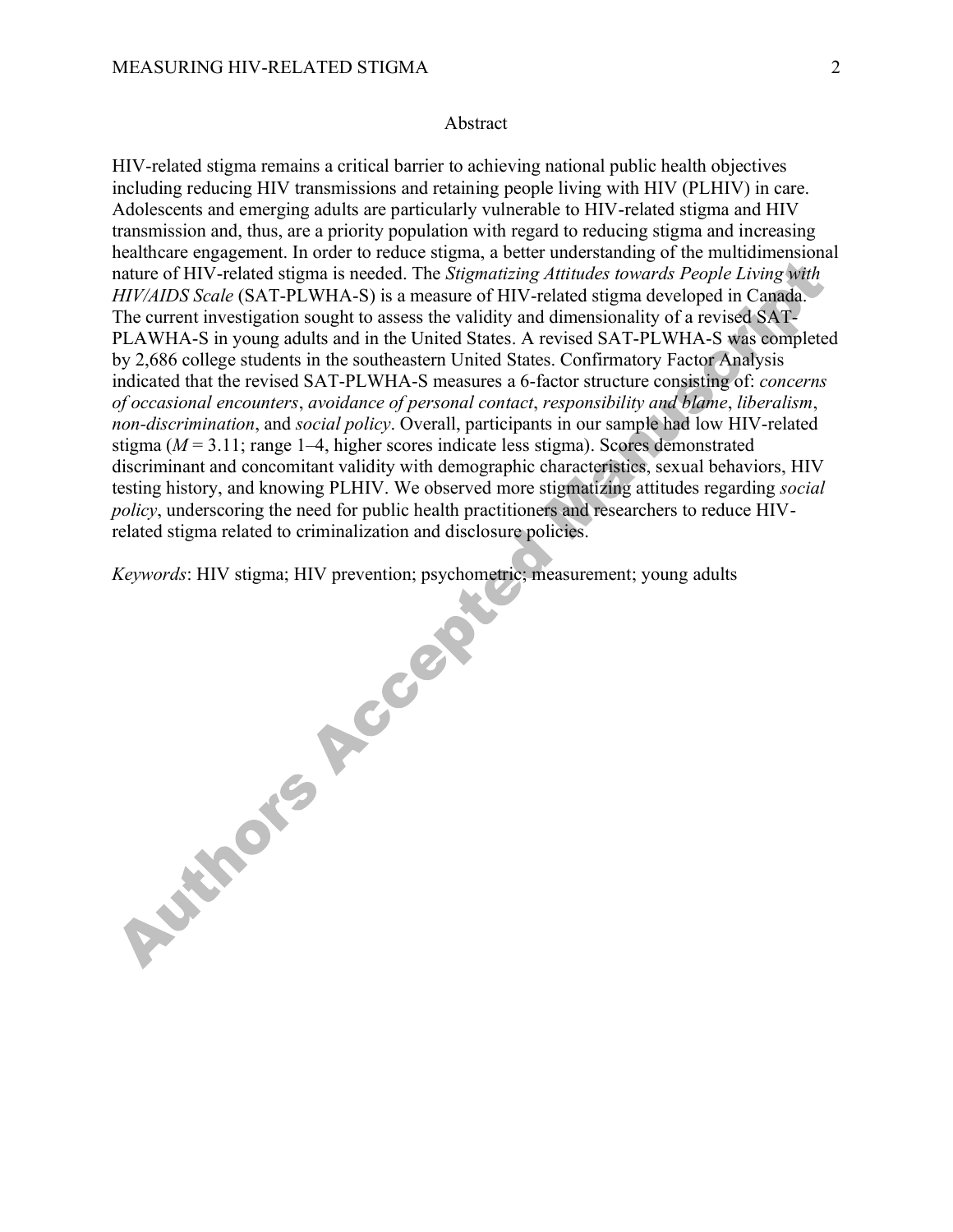Measuring Dimensions of HIV-related Stigma Among College Students

There are an estimated 1.1 million people living with HIV (PLHIV) in the United States (Centers for Disease Control and Prevention [CDC], 2019). While national estimates indicate 1 in  $7 \left( \sim 14\% \right)$  PLHIV overall are not aware of their HIV status, contributing to the continued spread of the disease, among youth and young adult PLHIV (ages 13-24), 44% are not aware of their HIV status (CDC, 2019). Research has shown that low HIV testing engagement is associated with anticipated HIV-related stigma (Gamarel et al., 2018; Golub & Gamarel, 2013; Okumu et al., 2017). HIV-related stigma also impacts HIV treatment by reducing medication adherence (Fields et al., 2017; Katz et al., 2013).

HIV-related stigma is conceptualized as beliefs about PLHIV (or those perceived to be PLHIV) that can manifest in several discriminatory ways, including stereotypes, social isolation, and enacted hostility (Golub & Gamarel, 2013; Herek et al., 2002; Katz et al., 2013). HIVrelated stigma exacerbates the physical and mental health of PLHIV and remains a considerable barrier to HIV prevention and treatment (Golub & Gamarel, 2013; Katz et al., 2013). The CDC (2019) reports that in 2016, among all PLHIV, only 74.2% received some medical care and 61.5% had achieved viral suppression. When compared to any other age group, fewer youth and young adults living with HIV received timely linkage to medical care after diagnosis and, similarly, fewer were retained in care and achieved viral suppression (National Center for HIV/AIDS, Viral Hepatitis, STD, and TB Prevention, 2019). HIV-related health outcomes, including linkage and retention, are well established to be associated with experiencing external and internalized stigma (Holtzman et al., 2015; Turan et al., 2017). Thus, HIV-related stigma presents a considerable barrier to national health promotion efforts, such as "Undetectable = Untransmittable," which promotes treatment adherence can reduce viral load below a detectable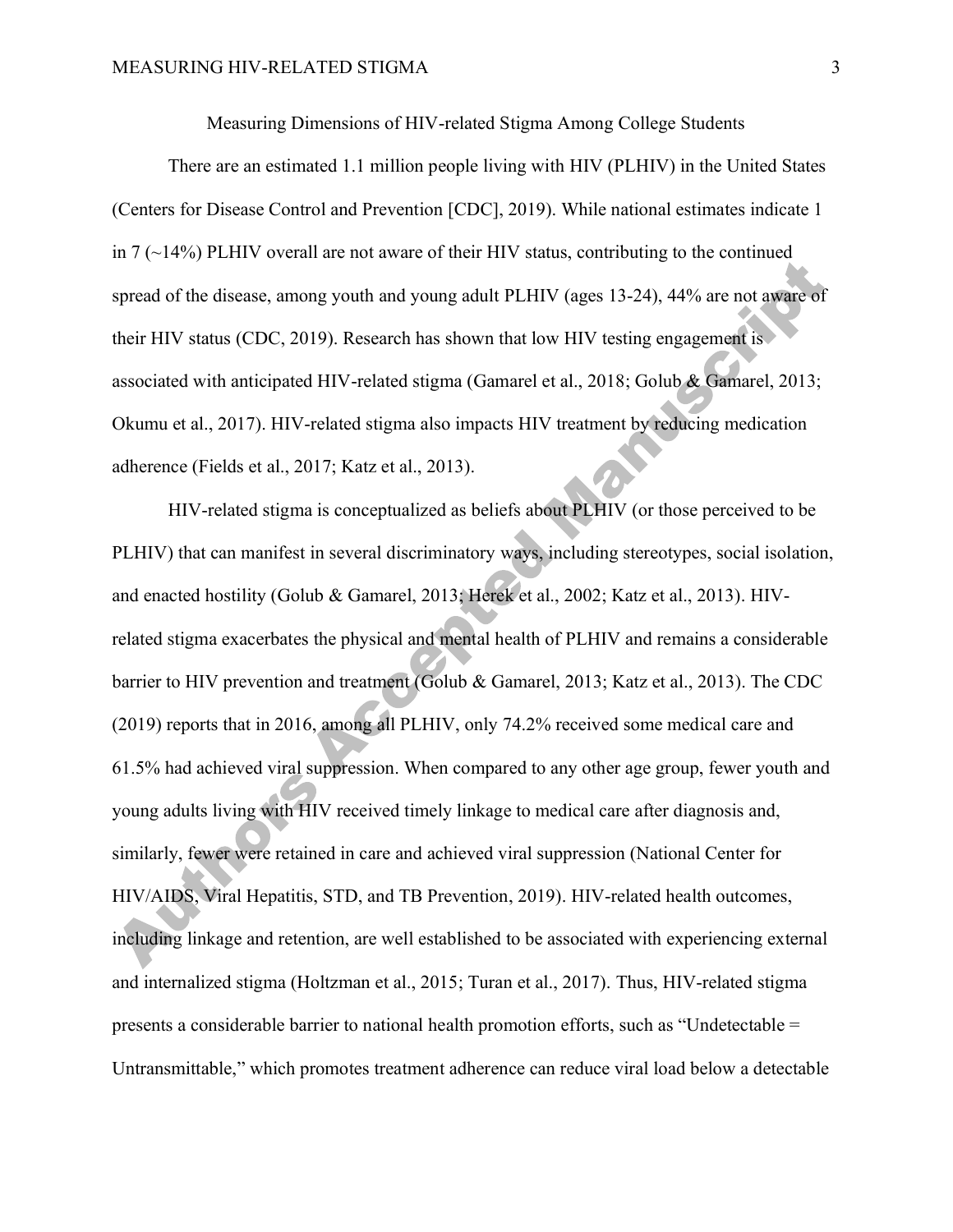amount consequently preventing transmission (National Center for HIV/AIDS, Viral Hepatitis, STD, and TB Prevention, 2018). Therefore, understanding and addressing HIV-related stigma among youth and young adults is an important step towards increasing testing engagement, treatment engagement, and decreasing stigmatizing and discriminatory actions towards PLHIV.

Central to understanding HIV-related stigma is appropriately measuring stigma. Although HIV-related stigma has affected HIV prevention and treatment efforts for as long as HIV has been around, measures of HIV-related stigma still lack consistent conceptualizations of the mechanisms and domains of stigma. This contributes to significant limitations in the validity and reliability of stigma measurements, which in turn undermines these instruments' utility and generalizability (Earnshaw & Chaudoir, 2009; Mahajan et al., 2008). In 2009, Earnshaw and Chaudoir (2009) introduced the HIV Stigma Framework to provide a cohesive perspective to better understand HIV stigma and its impact of on both PLHIV and those not living with HIV. This framework underscores the role of social context by describing how various forms of HIV stigma are experienced and impact PLHIV. That is, stigma enacted by HIV negative individuals leads to social distancing and support of discriminatory policies which leads to enacted, internalized, or anticipated stigma towards PLHIV, associated with poorer mental, physical and social health outcomes (Earnshaw & Chaudoir, 2009). Thus, the role of social and structural context is of critical importance when measuring HIV-related stigma.

There are several survey instruments measuring HIV-related stigma: in 2009, there were 23 instruments across over 10 countries (Earnshaw & Chaudoir, 2009). These scales are typically segmented by the serostatus of the population of its intended use. For example, the Berger HIV Stigma Scale (Berger et al., 2001) is a commonly used 40-item measure characterizing stigma from the perspective of PLHIV through constructs of personalized stigma, concerns regarding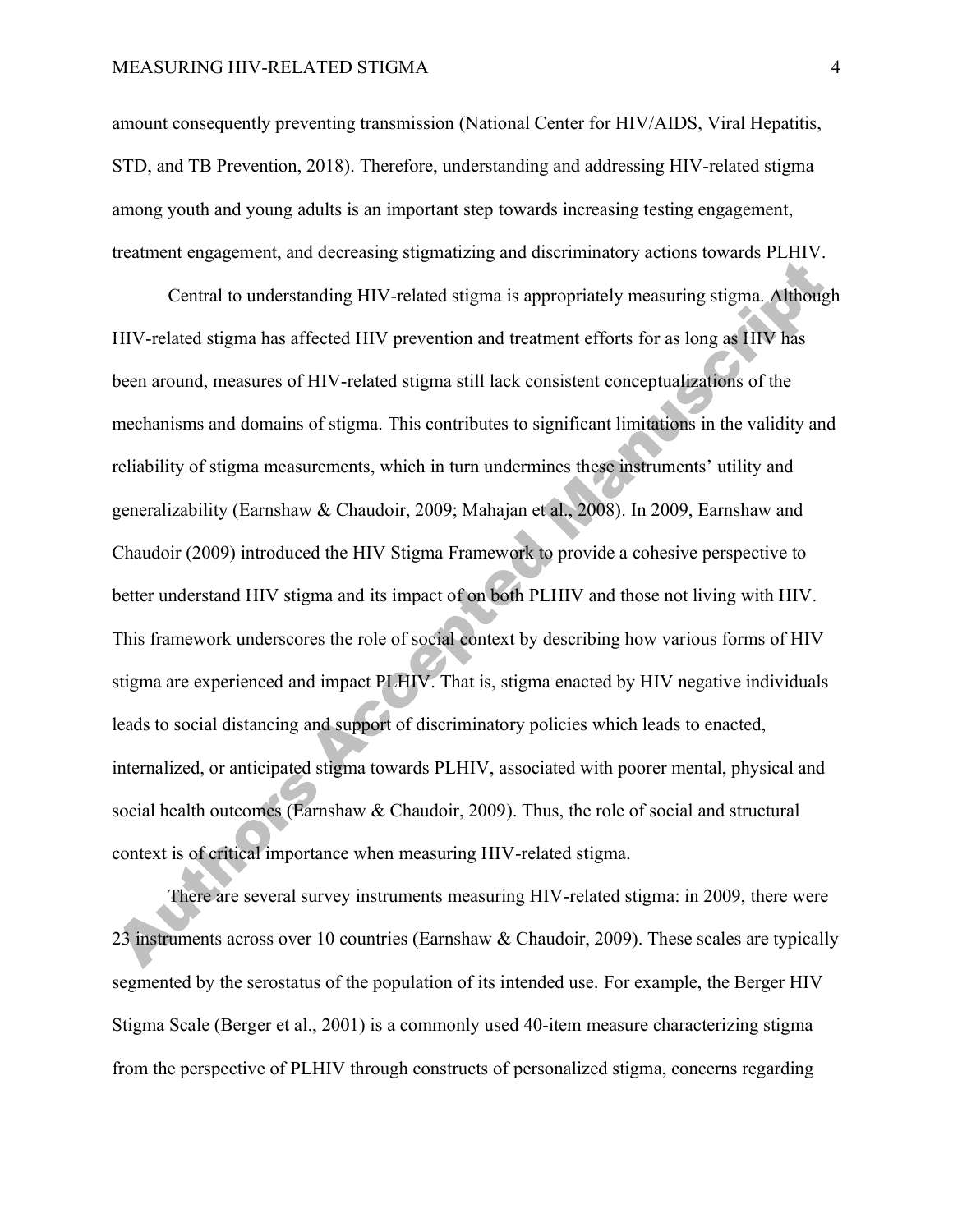disclosure, negative self-image, and concerns of public attitudes towards PLHIV. When considering HIV-related stigma among people who are not living with HIV, Earnshaw and Chaudoir (2009) identified that HIV-related prejudice and discrimination were strongly measured and understood in HIV stigma research but there was a lack of instruments measuring HIV-related stereotyping. Stereotyping is important to understand the socio-structural relations between prejudice and discrimination, and stigma enacted, anticipated or internalized by PLHIV (Mahajan et al., 2008; Parker & Aggleton, 2003). Further, stereotyping is likely associated with antecedents of HIV preventive behavior, such as perceived susceptibility to HIV infection (Earnshaw et al., 2012; Earnshaw & Chaudoir, 2009); for example, a person who believes only men who have sex with men can be infected with HIV may have lower perceived susceptibility and lower HIV testing uptake. Therefore, stereotyping measures must be included to adequately measure HIV-related stigma.

The *Stigmatizing Attitudes Towards People Living with HIV/AIDS Scale* (SAT-PLWHA-S) is one of many instruments designed to measure mechanisms of HIV-related stigma among HIV negative persons (Beaulieu et al., 2014). The SAT-PLWHA-S was developed using data from 1,387 participants in Quebec, Canada. Beaulieu and colleagues started with an initial pool of 42 items in developing the SAT-PLWHA-S. Through exploratory factor analysis (EFA), items with low factor loadings were removed, thereby reducing the scale to 27-items distributed across seven factors. Later confirmed in confirmatory factor analysis (CFA), the seven factors were: concerns about occasional encounters, avoidance of personal contact, responsibility and blame, liberalism, non-discrimination, confidentiality of serological status, and criminalization of HIV transmission. These factors aligned with the HIV stigma constructs identified by Earnshaw and Chaudior (2009): stereotypes, prejudices, and discriminatory behavior. Because of the coverage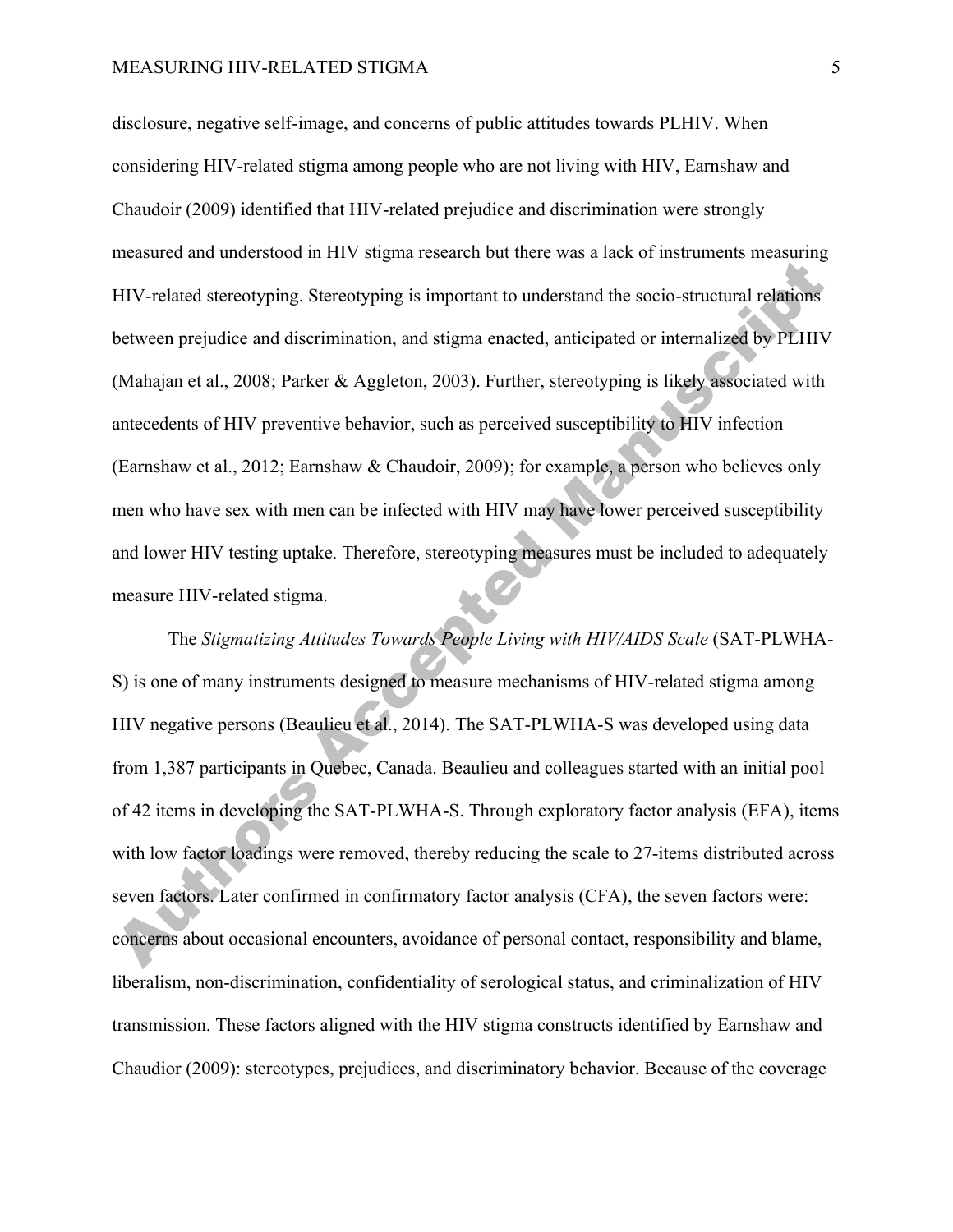## MEASURING HIV-RELATED STIGMA 6

of these domains, this measure was selected for use in the current study. The measurement model was invariant across French and English speakers in Canada, with exception for the criminalization sub-scale – where more English speakers expressed favoring criminalization of HIV transmission. Results also showed moderate to high internal consistency reliability (0.59 – 0.79), and an overall alpha of 0.88, indicating the scores were reliable. The scores also demonstrated an acceptable discriminant, criterion, and concomitant validity.

As noted in the original publication, authors of the scale intended for this measure to be used for population-level HIV-stigma surveillance, and as a suitable measure to assess the effectiveness of HIV awareness campaigns (Beaulieu et al., 2014). However, as Beaulieu and colleagues (2014) note, one study cannot provide sufficient evidence of validity for widespread use, especially given that reliability and validity are sample – and thus, context – dependent. Further, the field lacks continued psychometric studies focused on HIV stigma instruments and their use in new settings and populations (Mahajan et al. 2008). There is thus a clear need for additional evidence of validity of scores elicited from the SAT-PLWHA-S prior to its implementation in other contexts for the proposed uses of the scale. Given this need, we conducted a validity study of the internal structure and concomitant associations of a revised SAT-PLWHA-S. Specifically, we assessed the dimensionality of the scale through exploratory and confirmatory factor analyses (EFA and CFA, respectively), and internal consistency reliability using data from the seven factors outlined by Beaulieu and colleagues (2014). Then, in order to examine if the scale could distinguish between demographic and behavioral sub-groups, we assessed convergent validity.

# **Methods**

#### **Procedure and Sample**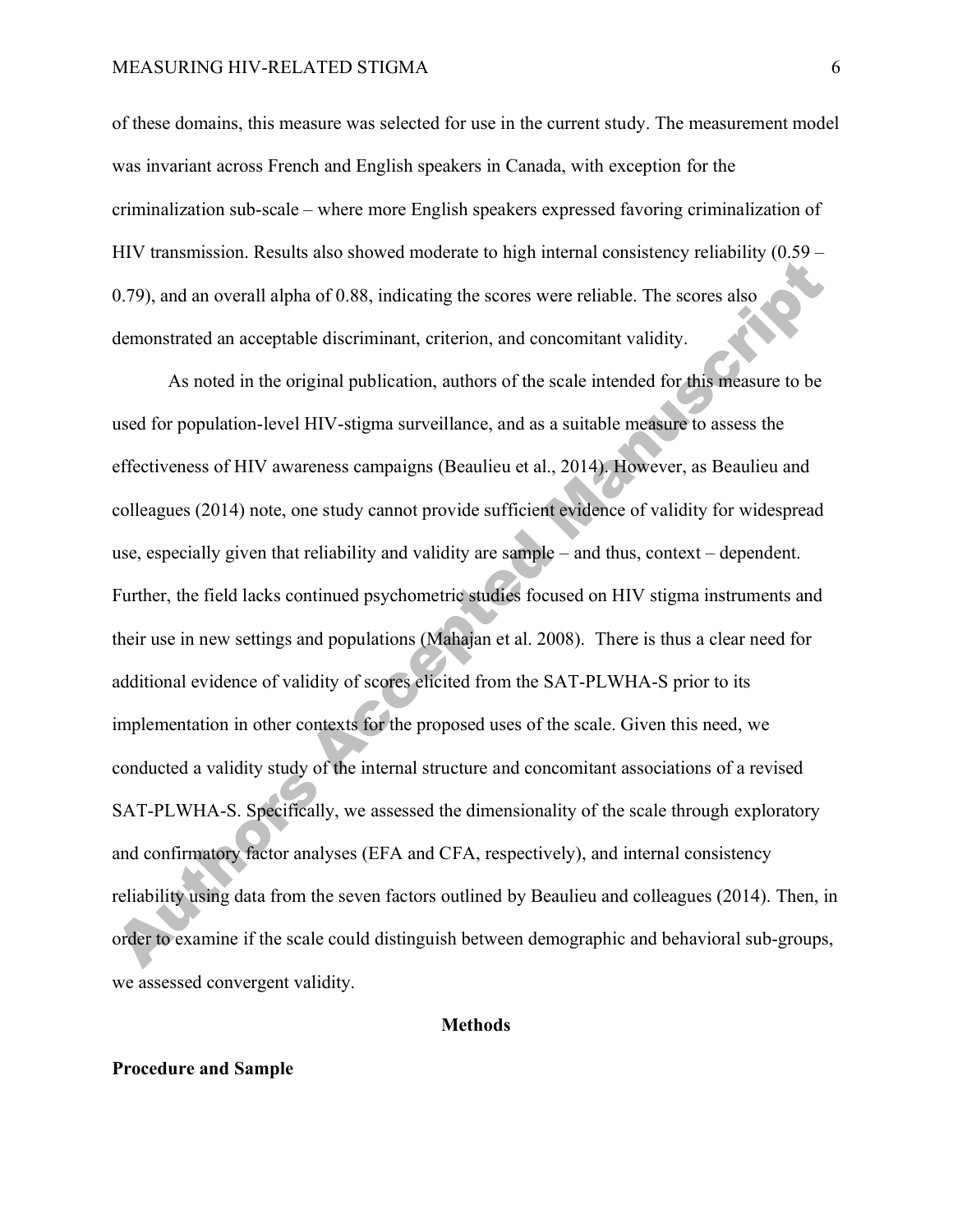Procedures for this study were reviewed and approved by the University of Florida Institutional Review Board. We obtained a simple random sample (without replacement) of 10,000 undergraduate and graduate degree-seeking university students over age 18 who attended courses on the main campus of a large public university in Florida; the sample was provided by the University Registrar's Office. Prospective participants were invited via emails in January 2016 to participate in research on sexual behavior, HIV-related knowledge, and attitudes related to HIV and HIV testing. E-mails contained information about the purpose of the study (i.e., to assess HIV-related attitudes and knowledge), the minimal risks (e.g., potential breach of confidentiality being minimized because the survey was anonymous) and indirect benefit of participating (i.e., improving public health understanding of HIV prevention among college students). In addition, we offered a \$20 Amazon® gift card incentive to the first, middle, and last 10 participants to complete the 94-item survey. This incentive strategy was recommended to the authors by health promotion practitioners and survey researchers who had experience administering surveys on campus, but we adjusted the recommended dollar amounts (\$50) to \$20, due to limited study resources. Three reminder e-mails were also sent out over the two weeks of data collection (ending in February 2016). In total, the Qualtrics survey link was opened by 3,162 participants, and 2,343 completed all survey questions.

# **Measures**

**HIV-related stigma.** As mentioned above, HIV-related stigma was measured using the SAT-PLWHA-S. This scale was developed to measure attitudes regarding mechanisms of HIVrelated stigma enacted towards PLHIV (i.e., stereotypes, prejudices, discriminatory attitudes, and social distancing) through a 4-point Likert-type response scale. Our administration of the SAT-PLWHA-S included several revisions to both the method of implementation and wording of the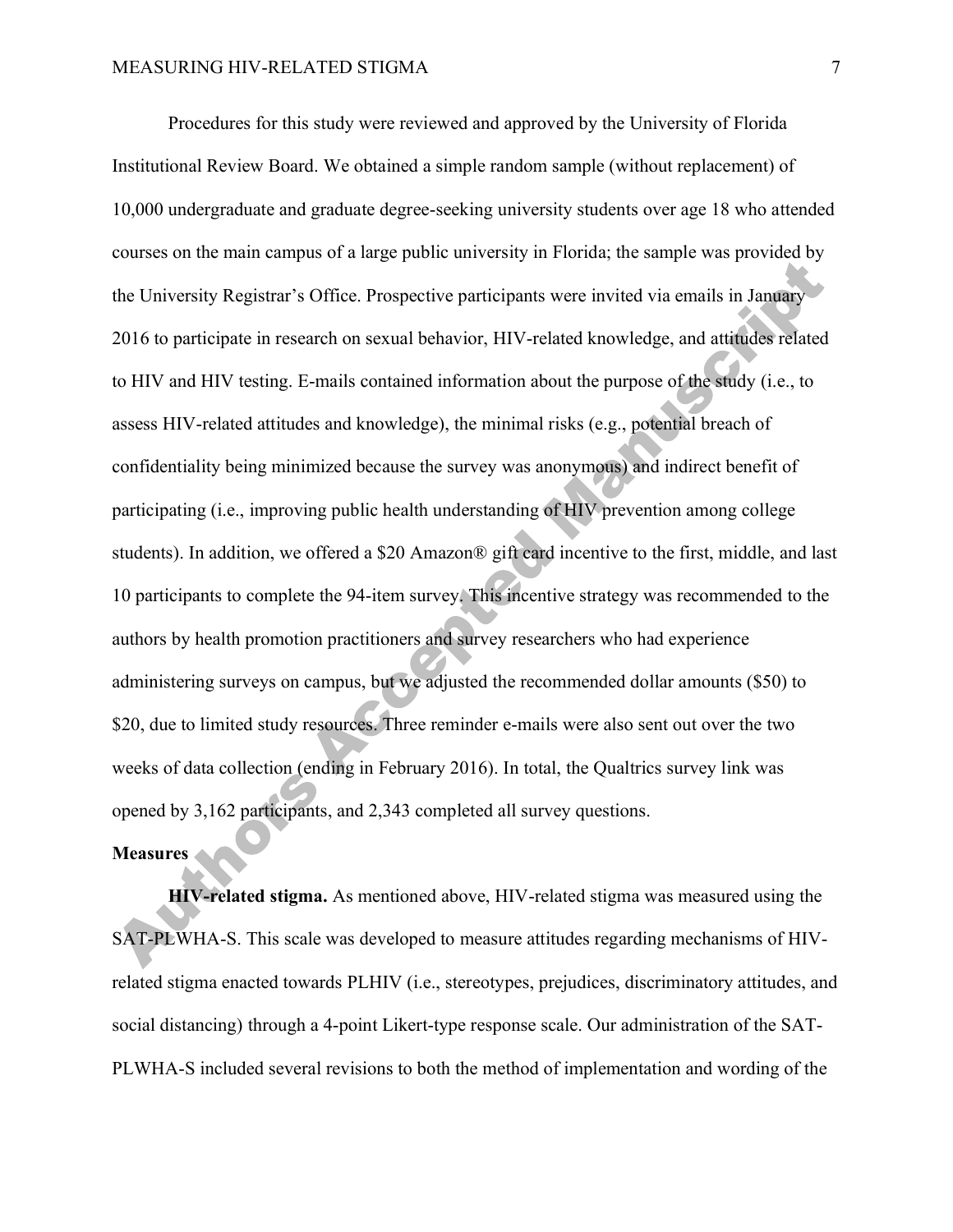scale, which further underscores the need to evaluate the underlying dimensionality and assess convergent validity to verify score generalizability across heterogeneous populations, settings, and times. Changes in administration format included language (only offered in English), target sample (to college students), and location (the United States). Item revisions made prior to data collection were based on feedback elicited from an expert panel (i.e., a PhD-level Certified Health Education Specialist with 25-years in college health promotion evaluation and psychometrics, a Certified Health Education Specialist with 10-years of managing college HIV prevention programs, and a self-identifying gay undergraduate student). Based on the panel's feedback, we changed all terminology of "AIDS virus" and "AIDS" on the scale to read as "HIV." This change was recommended because AIDS is not synonymous with HIV infection; AIDS – or Stage 3 HIV infection – is a medical condition characterized by a compromised CD4 count and/or a specific opportunistic condition. Secondly, we removed an item from the original *Criminalization of transmission* sub-scale (i.e., "Transmitting the AIDS virus is a crime."). In Florida, transmitting HIV is in fact a crime; our expert reviewers felt strongly that this wording would cause participant confusion because it could be interpreted as a knowledge item.

**External variables.** Although this dimensionality study is focused on the revised SAT-PLWHA-S, we measured a number of external variables that were hypothesized to be associated with scale scores to assess the validity of the scale. Specifically, this included HIV-related knowledge and demographic characteristics. HIV-related knowledge was measured through the 18-item HIV Knowledge Questionnaire Short Form (Carey & Schroder, 2002), with an additional 5-items from the longer version (Carey et al., 1997). Scores from the knowledge scale had acceptable internal consistency reliability in our sample (α **=** 0.79) (James, Cheong, Ryan, 2019; James & Ryan, 2018). Demographic items measured include sexual orientation,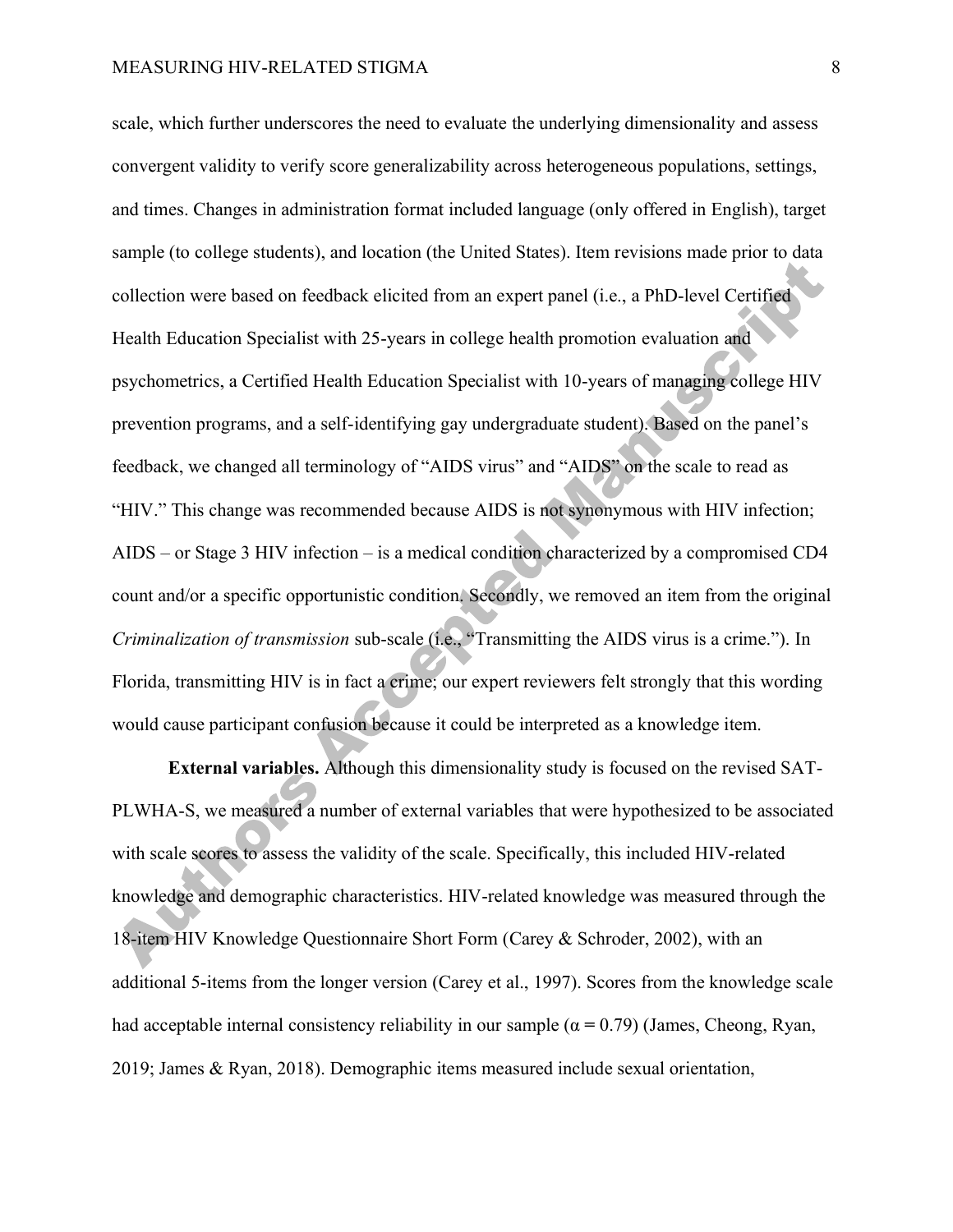race/ethnicity, gender identity, age, and social/behavioral items were knowing a PLHIV, ever being tested for HIV, and being sexually active.

## **Data Analysis**

Our analytic sample consisted of 2,686 participants who answered all of the stigma items; missing data analysis indicated that the excluded respondents did not differ from our analytic sample's characteristics except that a larger proportion of undergraduates (10% more) were present in the analytic sample. Given the number of changes made to the stigma scale's item wording and, importantly, administration modality, it is possible that the factor structure changed between Beaulieu and colleague's (2014) original paper and the current study. For example, social desirability bias introduced through telephone interview administration modalities that were used in the original study may affect responses and, therefore, model results (Navarro-González et al., 2016; Kreuter et al., 2008). To test if the factor structure changed, we chose to first implement EFA procedures to identify a candidate model (which may be different than that of the original SAT-PLWHA-S), and then test the model empirically using CFA.

We randomly selected 50% of the cases to use in the EFA; the remainder were used in CFA. To explore the dimensionality of the revised SAT-PLWHA-S in our sample, we used principal axis factoring (PAF) in EFA framework with oblimin (oblique) rotation. This strategy is identical to the method employed by Beaulieu and colleagues (2014) and is appropriate for the data given the correlations between factors of the original scale. During our EFA procedure, items with low factor loadings (< 0.30) were excluded from the final solution. To further confirm the factor structure observed in EFA, we conducted CFA using M*plus* (Muthén & Muthén, 1998- 2017), where the latent variables were specified with the indicators that showed highest loadings on each factor in EFA. As the items were measured on a 4-point scale, we used the weighted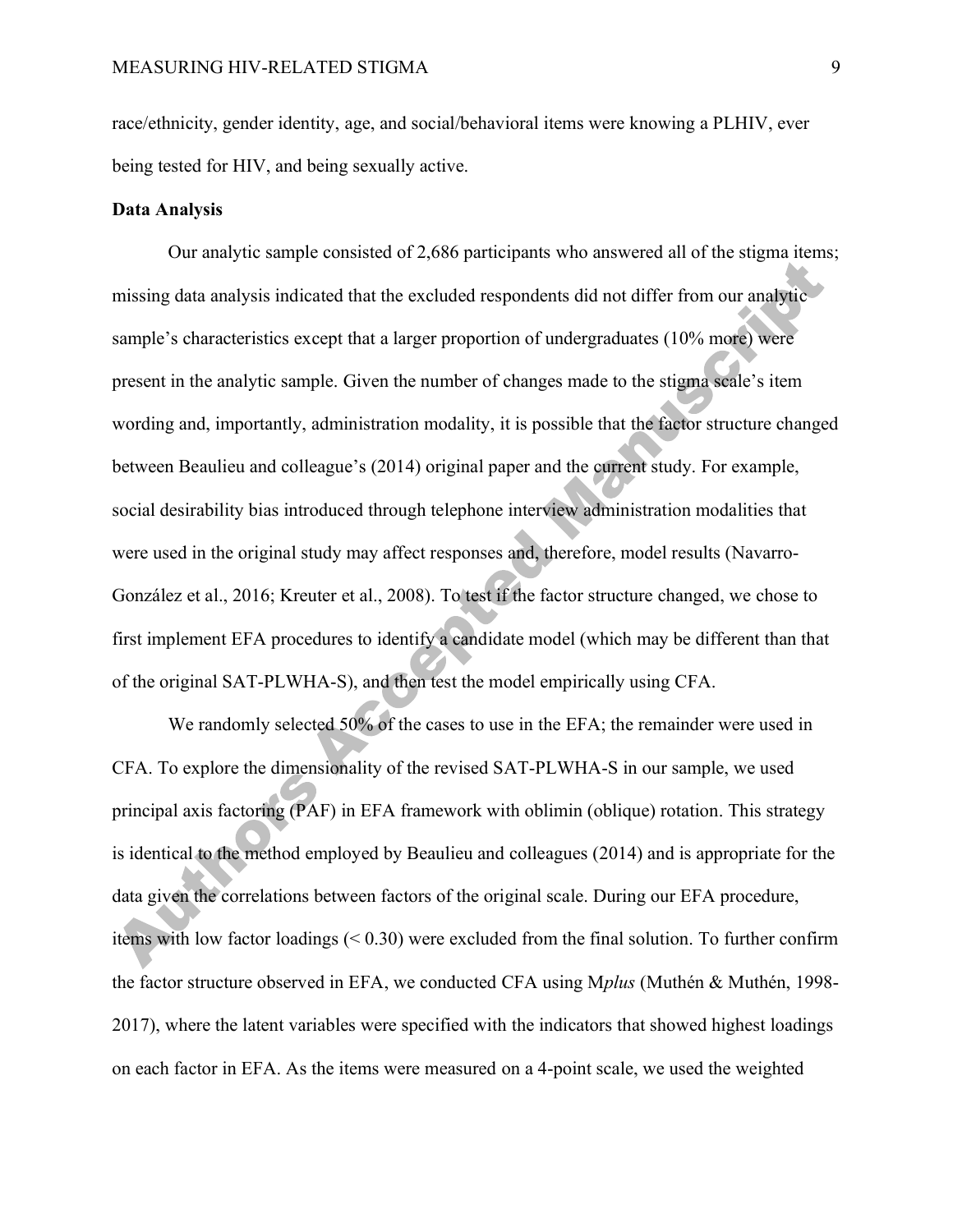least squares estimator (i.e., WLSMV) appropriate for ordinal data. Our model included correlations between common factors. We assessed model fit using the chi-square test, Comparative Fit Index (CFI), Tucker Lewis Index (TLI), and root mean square error approximation (RMSEA). Optimal model fit is indicated by non-significant chi-square test, CFI and TLI estimates approaching 1.0, and RMSEA less than 0.8 (Hu & Bentler, 1999; Schumacker & Lomax, 2015).

Finally, using the structure of the best fit CFA model, we calculated the means of item responses to obtain each factor score and total score. We also used Classical Test Theory measurements of item difficulty, item discrimination, and internal consistency reliability to assess the internal structure validity of the scores (Crocker & Algina, 1986). Item difficulty is an average of the item score across respondents; in our case, higher item difficulties indicate more positive attitudes towards PLHIV (i.e., lower HIV-related stigma). Item discriminations were calculated using corrected item-total correlations, the correlations between each item score and the total score of the remainder of the items; higher correlations are preferred, as they indicate the item response is highly correlated with the total score of the individual factor. Internal consistency reliability was calculated using Cronbach's alpha; values larger than 0.70 are preferred, however shorter scales may not have large values of  $\alpha$  (Cortina, 1993). Finally, we estimated effect size differences between the total and individual factor scores and external variables including HIV-related knowledge and demographic groups. For continuous variables, we used Pearson's *r* correlations; for group means, Cohen's *d*.

#### **Results**

#### **Sample Characteristics**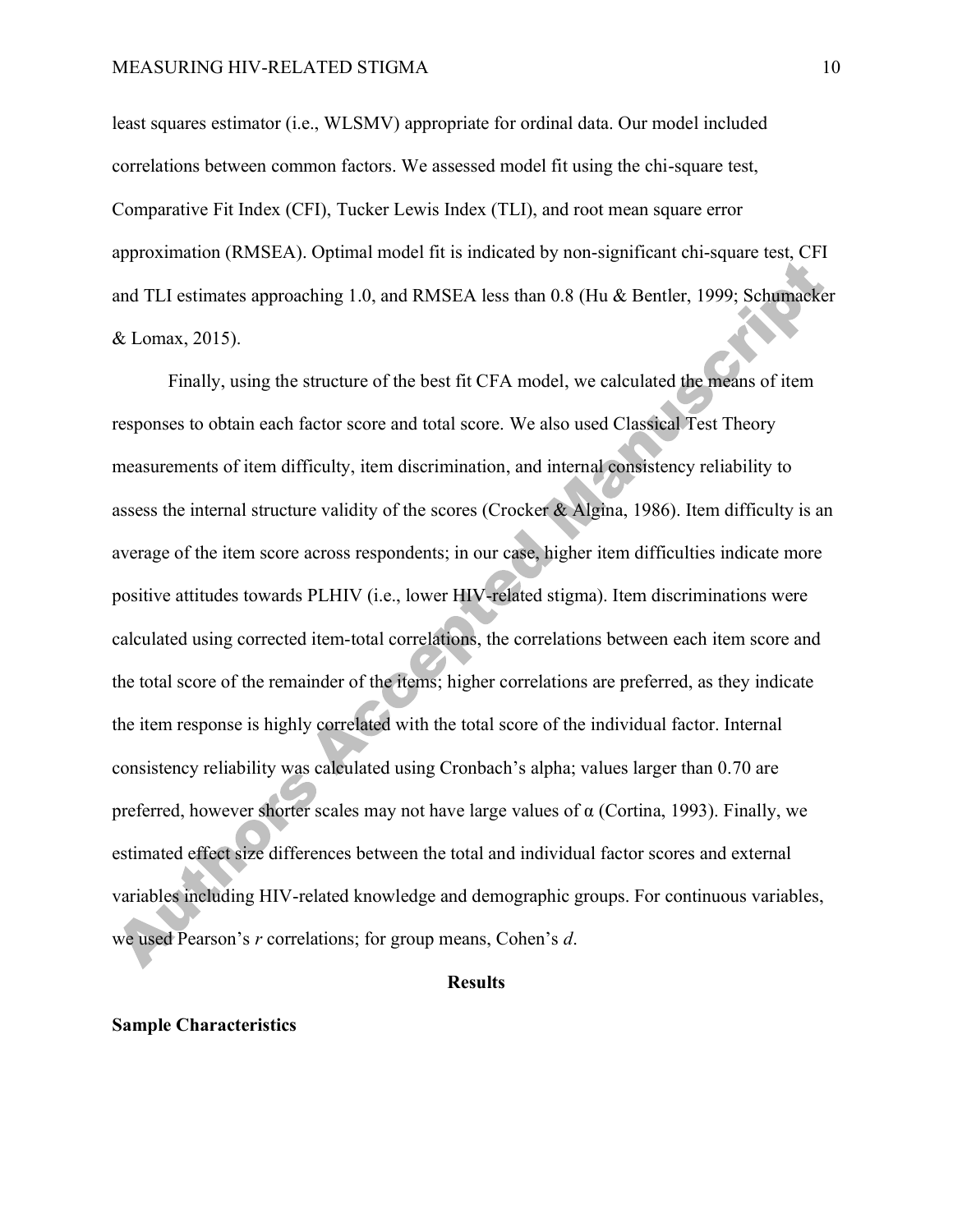Consistent with the institution's demographic profile, our sample had a mean age of 21.86 years (*SD* = 4.19; range:  $18 - 58$ ), was predominately white (71.5%), female (62.1%), and undergraduate (72.0%). Less than one-fifth (12.1%) were sexual minorities (i.e., lesbian, gay, bisexual, queer, questioning, asexual, etc.). A majority (72.5%) were sexually active – having engaged in oral, anal, or vaginal intercourse in the 12 months prior to the survey; yet, only 33.9% had ever received an HIV test. HIV-related knowledge scores ranged from 0.0% to 100.0% correct, with a mean of 77.4% (*SD* = 16.0%). One-tenth (10.0%) of respondents reported<br>knowing a PLHIV.<br>**Internal Structure** knowing a PLHIV.

## **Internal Structure**

We ran a series of EFAs using Principal Axis Factoring with oblimin rotation with the entire available item-set; estimates of KMO and Bartlett's test indicated the data were suitable for EFA (KMO =  $0.93$ , Bartlett's test  $p < 0.001$ ). The initial extraction indicated a 5-factor solution (based on Eigenvalues  $> 1.00$ ): these 5-factors explained 60.27% of the variance and estimated correlations between factors were low to moderate (0.17 to 0.70). However, the 6th factor had an Eigenvalue of 0.984 and would explain an additional 3.78% of the variance. Thus, we also ran a 6-factor structure; the range of correlations (0.149 to 0.653) was slightly smaller than those in the 5-factor solution (0.173 to 0.696).

In CFA models, model fit of the revised 5-  $\text{RMSEA} = 0.064$  (90% CI: 0.061 to 0.067);  $CFI = 0.957$ ; TLI = 0.951] and 6-factor [RMSEA = 0.068 (90% CI: 0.065 to 0.071); CFI =  $0.952$ ; TLI = 0.957] solutions were acceptable. Because comparative model fit indices are not estimated under WSLMV, we used robust maximum likelihood estimation to assess BIC and AIC; results indicated that the revised 6-factor solution was more parsimonious than 5-factors (BIC  $[6] = 57591.96$  vs. BIC  $[5] = 57826.52$ ). Thus, we proceeded with the 6-factor solution.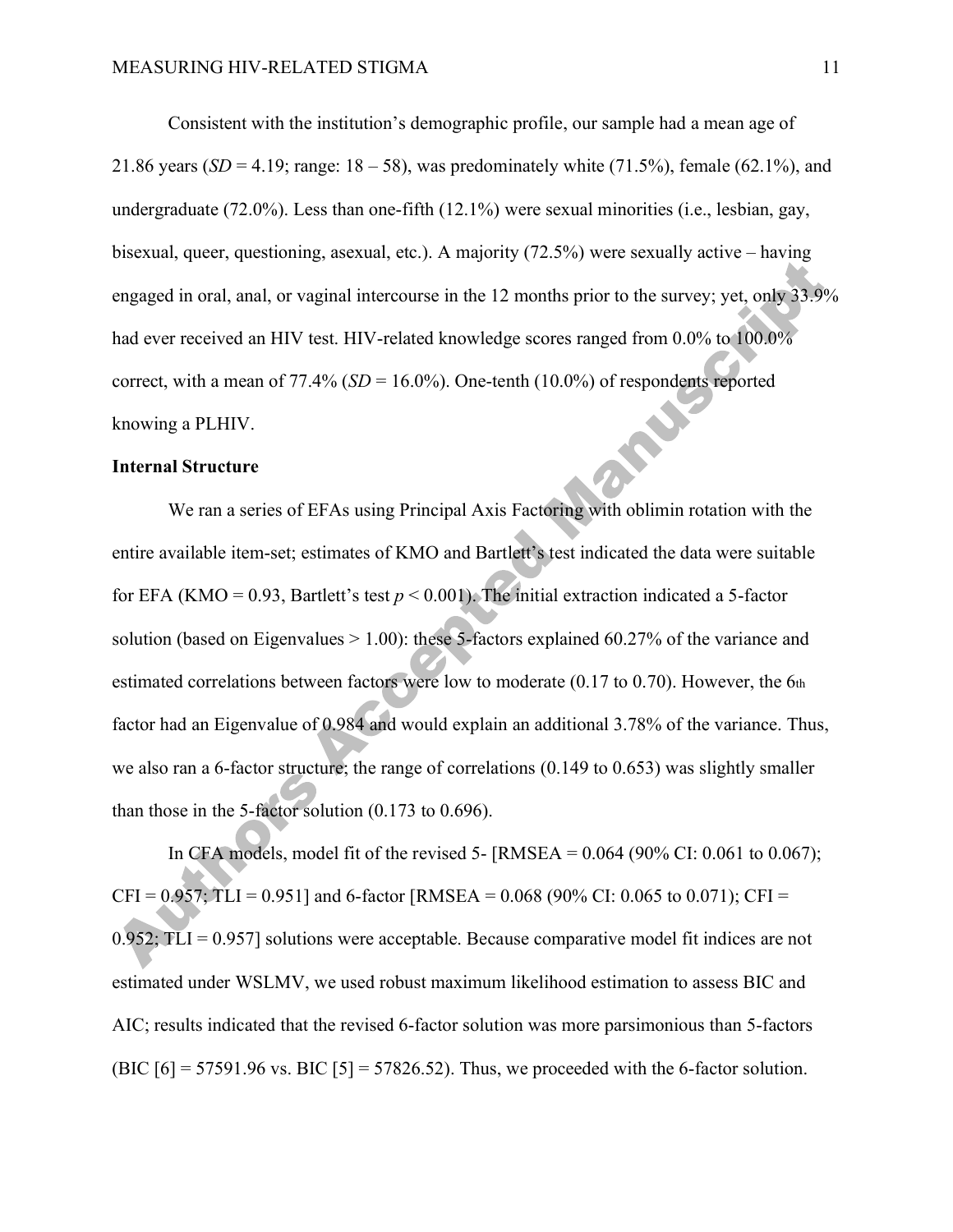Of the 6-factors estimated, 3 remained stable between Beaulieu and colleague's (2014) original structure and the current revision (see Table 1): *Avoidance of personal contact* (F2), *Responsibility and blame* (F3), and *Liberalism* (F4). Factor 1 and Factor 5 aligned with the original *Concerns of occasional encounters* (F1) and *Non-discrimination* (F5) with the exception that an item moved from F5 to F1 (i.e., "If I had a roommate and discovered they were infected with HIV, it would not bother me."). F6 (*Social policy*) emerged as a combination of *Confidentiality of serological status* (3 items) and *Criminalization of transmission* (2 items) subscales from the original SAT-PLWHA-S, with the removal of 2 items from the original Criminalization sub-scale and 1 item from the Confidentiality sub-scale.

> Table 1 about here ----------------------------------------

> ----------------------------------------

Using the 6-factor structure, we estimated item difficulties (i.e., means), item discriminations (i.e., corrected item-total correlations), and internal consistency reliability of each of the unidimensional sub-scales (see Table 2). Item difficulties ranged from 2.24 to 3.60 (true possible range: 1.00 to 4.00; higher scores indicating lower stigma), indicating varying levels of HIV-related stigma as measured by the items in this scale. F3 (*Responsibility and blame,*  $M = 3.46$ ) had the highest item difficulties, indicating relatively lower HIV-related stigma related to believing the PLHIV was responsible and should be blamed for their condition; F6 had the lowest item difficulties indicating that, on average, college students in our sample had more stigmatizing attitudes from the social policy perspective. Item discriminations of each sub-scale were very acceptable, with the lower bound of discrimination being over recommended cutoffs of 0.30 (Pallant, 2013). Item discriminations for the entire scale were less acceptable, with a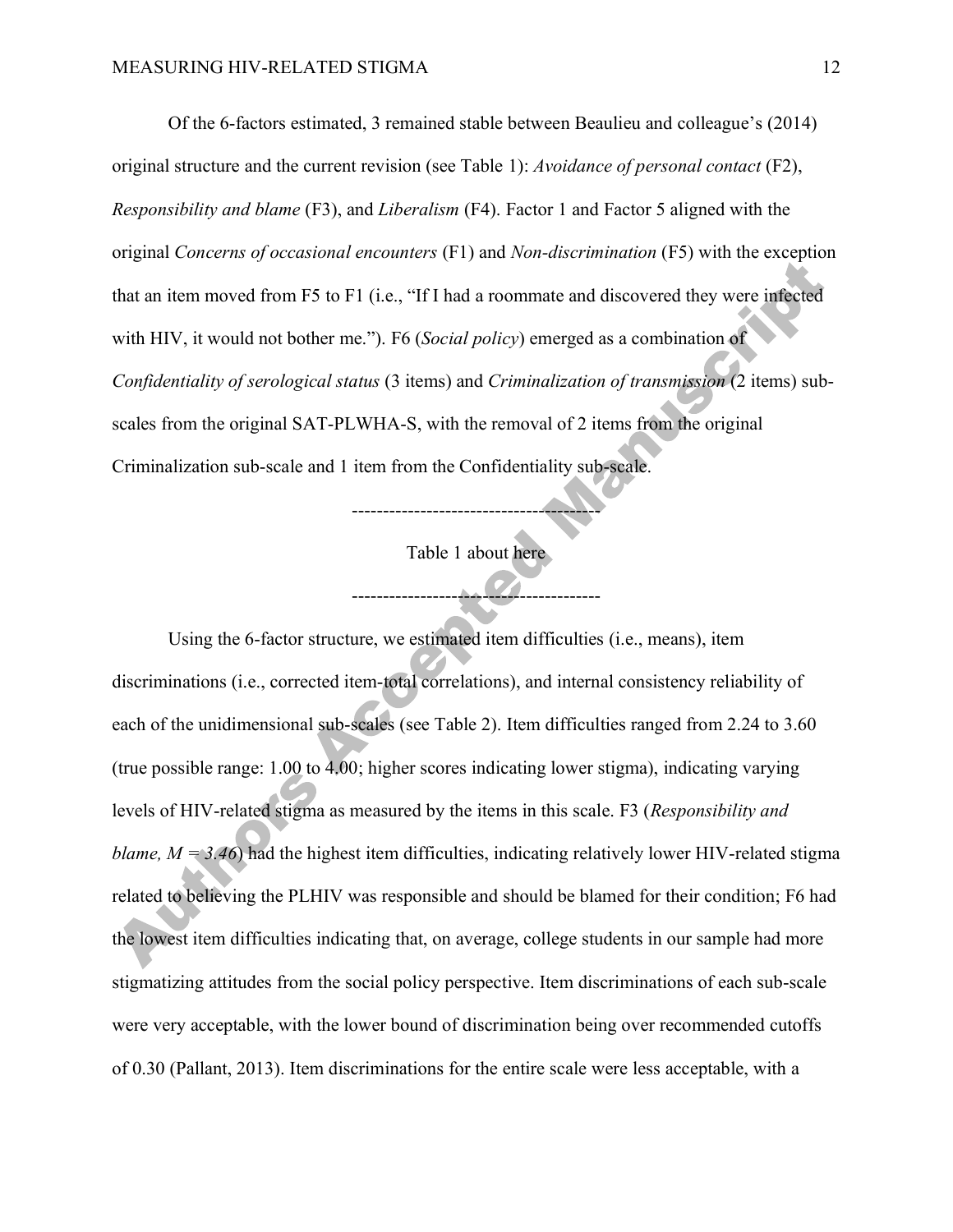range of 0.149 to 0.617, which is likely due to the multidimensionality of the total scale. Lower discriminations and differences in response patterns for items from F6 also likely contributed to this (i.e., participants reported being less stigmatizing for factors between F1 and F5, but expressed more stigmatizing attitudes in F6). Responses to the revised SAT-PLWHA-S as a whole had very high internal consistency ( $\alpha$  = 0.905). Four of the six sub-scales had  $\alpha$  > 0.800, one had a marginally acceptable  $\alpha = 0.761$ , and F6 had  $\alpha = 0.650$ . ----------------------------------------

Table 2 about here

----------------------------------------

# **Relations to Other Variables**

The average total score on the revised SAT-PLWHA-S was  $3.11$  (*SD* = 0.45; true range: 1.00 to 4.00, higher scores indicating lower stigma) indicating that our sample had relatively low HIV-related stigma. Overall, total and individual factor scores displayed sufficient evidence of being associated with demographic and behavioral variables (see Table 3). Total stigma scores were moderately, positively correlated with HIV-related knowledge  $(r = 0.31)$ ; when considering sub-scale scores, Pearson's  $r$  correlations ranged from zero to moderate ( $r = 0.28$ ). Among demographic sub-groups, the largest effect sizes  $(d = 0.17 \text{ to } 0.72)$  were observed among the sexual orientation groups, with sexual minorities (i.e., LGB+) having less stigma compared to their heterosexual counterparts, and knowing a PLHIV had the second-largest effect sizes  $(d =$ 0.07 to 0.41). F6 had some of the lowest effect sizes  $(d = 0.07$  to 0.29); on average, across subgroups, participants demonstrated more HIV-related stigma related to social policy.

Table 3 about here

----------------------------------------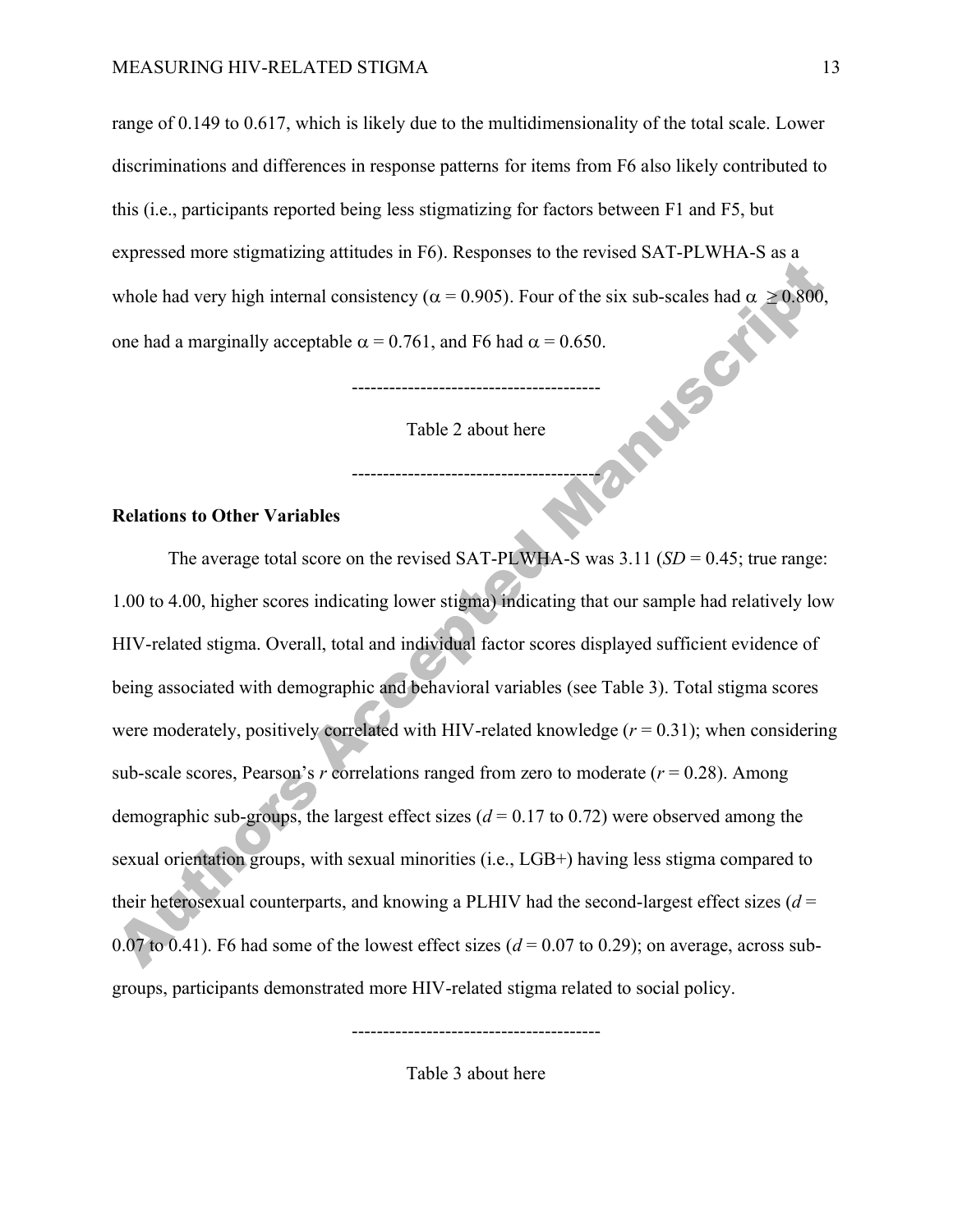### **Discussion**

----------------------------------------

Adolescents and young adults are priority population for HIV testing and treatment efforts; however, HIV-related stigma remains a considerable barrier to engaging this population in public health efforts. Conducting HIV-related stigma surveillance and developing interventions based on those findings is crucial to meeting national public health objectives. Therefore, scales that assess the multidimensional nature of HIV-related stigma, with evidence of validity and reliability across different contexts and populations, are needed. To this end, we examined the dimensionality of a revised *Stigmatizing Attitudes Towards Persons Living with HIV/AIDS Scale* (SAT-PLWHA-S) administered to college students in the United States.

With the removal of one item from the original scaled developed by Beaulieu and colleagues (2014), based on expert panel review – given the different laws that govern criminalization of HIV transmission in Canada and Florida, U.S.A – our data most appropriately fit a 6-factor model, including three factors from the original structure, i.e., F2 (Avoidance of personal contact), F3 (Responsibility and blame), and F4 (Liberalism) .

Two factors – F1 (*Concerns of occasional encounters*) and F5 (*Non-discrimination*) – remained similar to the original study, with one item ("If I had a roommate and discovered they were infected with HIV, it would not bother me") moving from F5 to F1. This structural change is both empirically and theoretically supported. Beaulieu and colleagues (2014) initially mapped this item, and all items on F1, as related to the stigma mechanism of affect-based prejudices; although, they moved this item to the original F5 focusing on its implication for discriminatory actions. Further, F1 includes items representing personal relationship statements, while F5 focuses on general relationships. Our EFA suggested the appropriateness of this *a priori*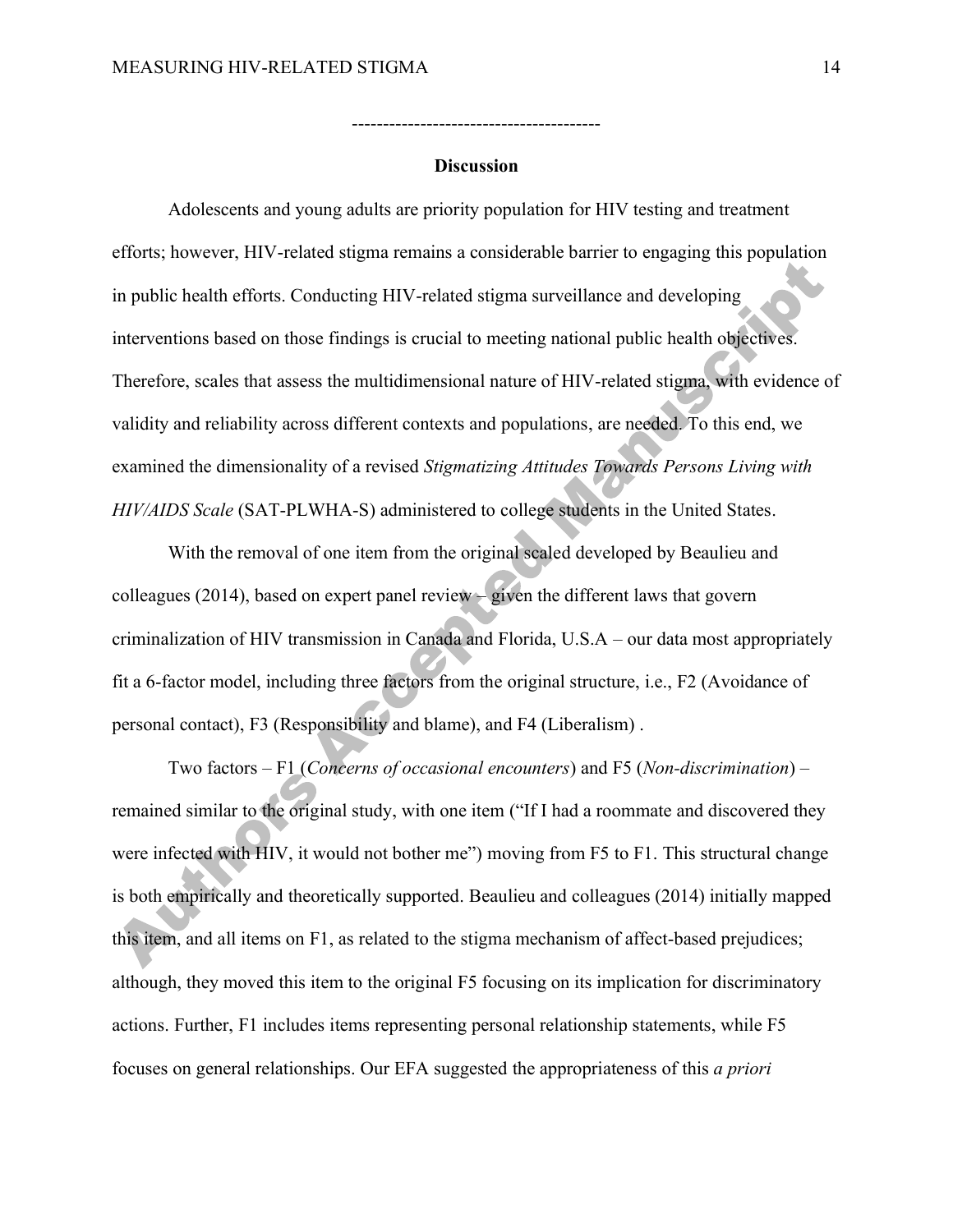conceptualization (by the original authors) for this item to load on F1, which was confirmed empirically in our CFA.

F6 (*Social policy*) is a new factor that combined items from the original *Confidentiality of serological status* (1 item) and *Criminalization of transmission* (2 items) sub-scales. The three items that loaded on this factor were related to mandatory reporting of PLHIV's names to the government, beliefs related to the need to punish the transmission of HIV by law, and perceptions of criminality of transmitting HIV. This factor is supported by the original conceptualization of the scale: items from the *Confidentiality* and *Criminalization* factor were developed to measure discriminatory actions (Beaulieu et al., 2014). Importantly, items within this factor have lower item discriminations compared to items in F1-F5; indicating that these items are less related to the constructs measured by items in other factors. This is further empirically supported by item difficulties: the lowest item difficulties are observed in F6, indicating that participants have more stigmatizing beliefs regarding HIV-related social policy.

With respect to relations between the revised SAT-PLWHA-S scores and other variables, our results align closely with the original study with women and people knowing a PLHIV having less stigma. In addition, sexual minorities (i.e., LGB+) had less stigma than heterosexual individuals across all factors, with the highest effect size difference  $(d = 0.72)$  observed for F4 (*Liberalism*) and the total score. This is consistent with the original study, which found that individuals who displayed more homophobia had more HIV-related stigma (Beaulieu et al., 2014). Higher HIV-related stigma was also observed among people of color, men, individuals who have never been tested for HIV, and those who were not sexually active. Importantly, F6 had the lowest effect size differences and the lowest total score (2.68) indicating that, across subgroups, college students in our sample had more HIV-related stigma related to social policy.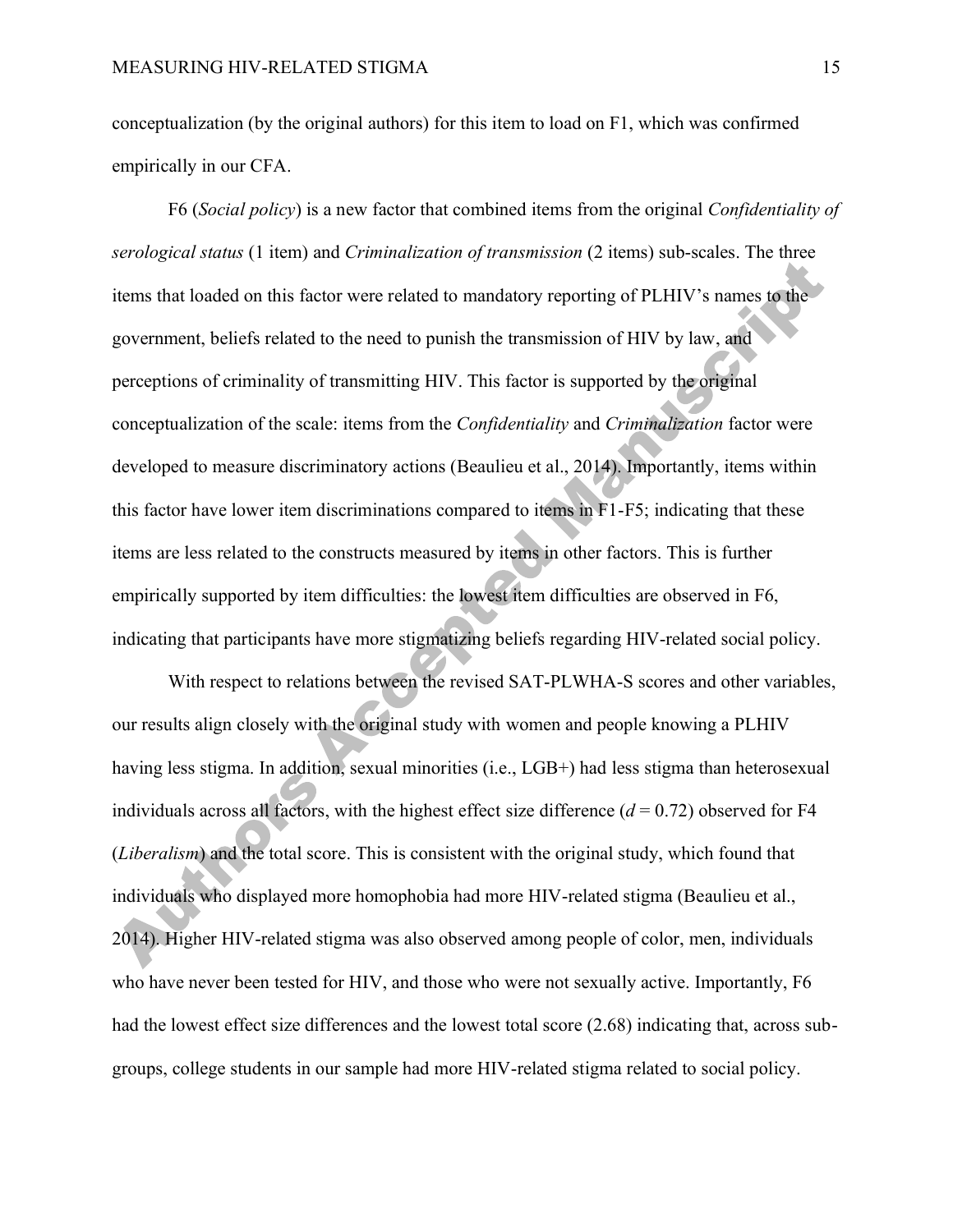The results of this dimensionality study are subject to several limitations. First, we intentionally excluded an item from the original *Criminalization of transmission* scale and revised item wording. Although these revisions were highly recommended by experts and the majority of factors replicated, it may have inadvertently affected the scale structure. Due to the item's exclusion, we are unable to compare the model fit with and without the presence of this item. Similarly, we changed all instances of "AIDS virus" and "AIDS" to read as "HIV;" this change may reduce construct coverage of the scale, as there is a lack of specification of "HIV" or "AIDS." Alternatively, this could be seen as increasing specificity for measuring stigma related to HIV, not AIDS. The current study included college students sampled from one institution; as our psychometric methods (e.g., EFA, CFA, item difficulty and discrimination, and internal consistency reliability) are grounded in Classical Test Theory, and therefore sample dependent (Embretson & Reise, 2000; Crocker & Algina, 1986), the generalizability of the revised structure should be tested in future studies. Future studies should sample from diverse geographic locations to decrease potential sampling bias, and also test hypotheses related to the geographic distribution of HIV-related stigma. Lastly, the response data and external variables were collected using a cross-sectional survey; thus, we cannot make causal claims with respect to the relations between stigma scores, demographic and behavioral variables.

# **Implications for Future Research and Practice**

Despite noted limitations, our study adds evidence on reliable constructs capturing aspects of HIV-related stigma. Additional research is needed to further refine stigma scales that elicit reliable and valid responses across different contexts. With the understanding of the need to address our limitations, the field requires additional validity and dimensionality studies of scores collected by this scale including item response theory, which could help identify the potential of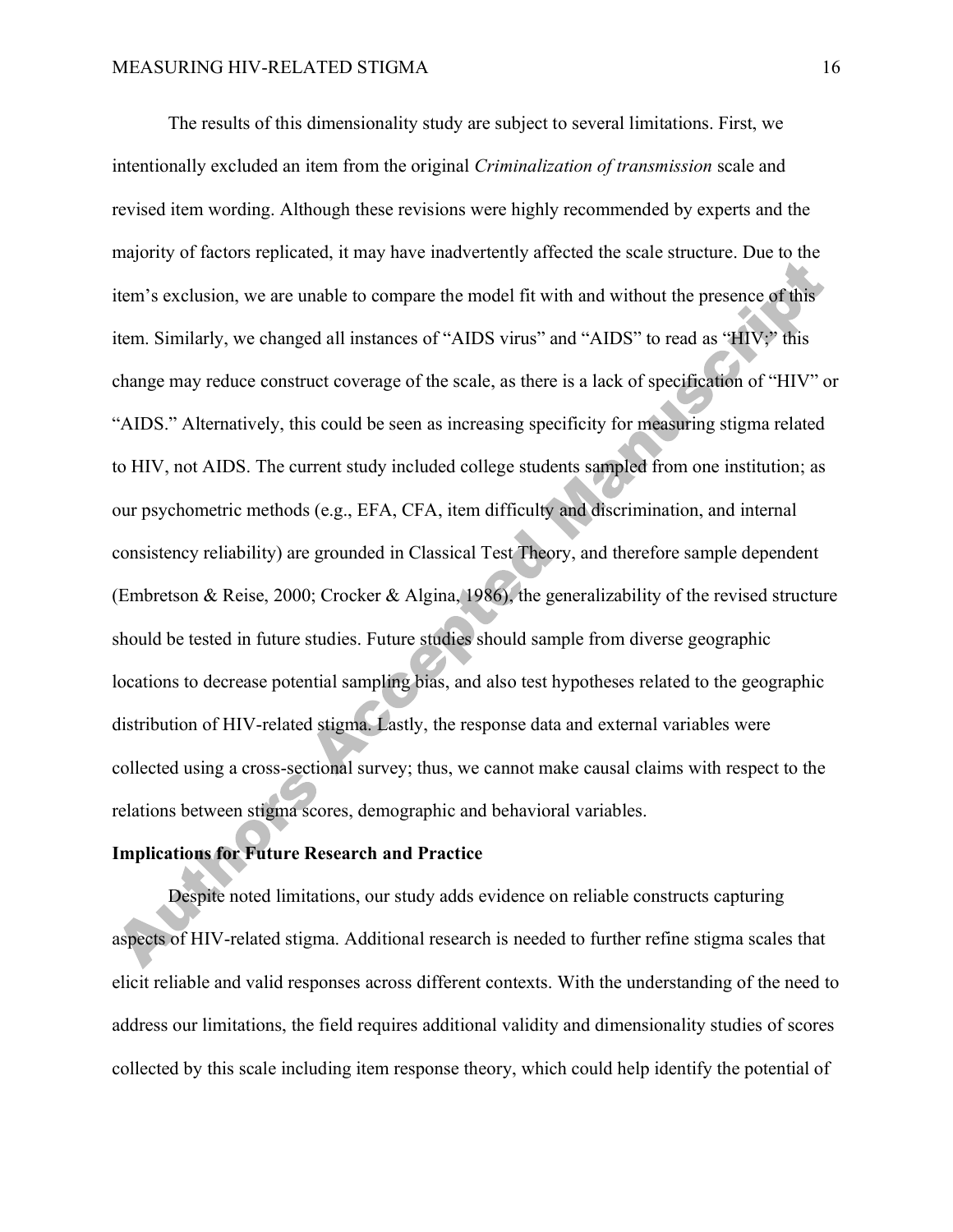using computer adaptive testing – allowing researchers to reduce the number of items measured, while eliciting reliable scores. Another potential focus for future research is regarding the validity of answers elicited by the stigma scale based on the administration modality. Beaulieu and colleagues (2014) originally administered this scale via telephone interview, whereas we used an online survey. The use of an online survey may have reduced social desirability bias while eliciting more honest answers regarding sensitive topics (Kreuter et al., 2008), including HIV-related stigma. These findings can also be applied to a variety of methods in health promotion practice, particularly for tailoring communication messages for HIV awareness and stigma reduction campaigns. Our findings indicate that college students have relatively more positive beliefs regarding concerns of occasional encounters and not assigning responsibility or blame, but more HIV stigma related to social policy. HIV criminalization policies and internalized HIV-related stigma is associated with increased psychological distress and lower health-related quality of life (Breslow & Brewster, 2019). Therefore, health communication professionals should consider addressing social policy-related stigma which can include education and awareness of the effects of confidentiality and criminalization polices.

**PASSING 55**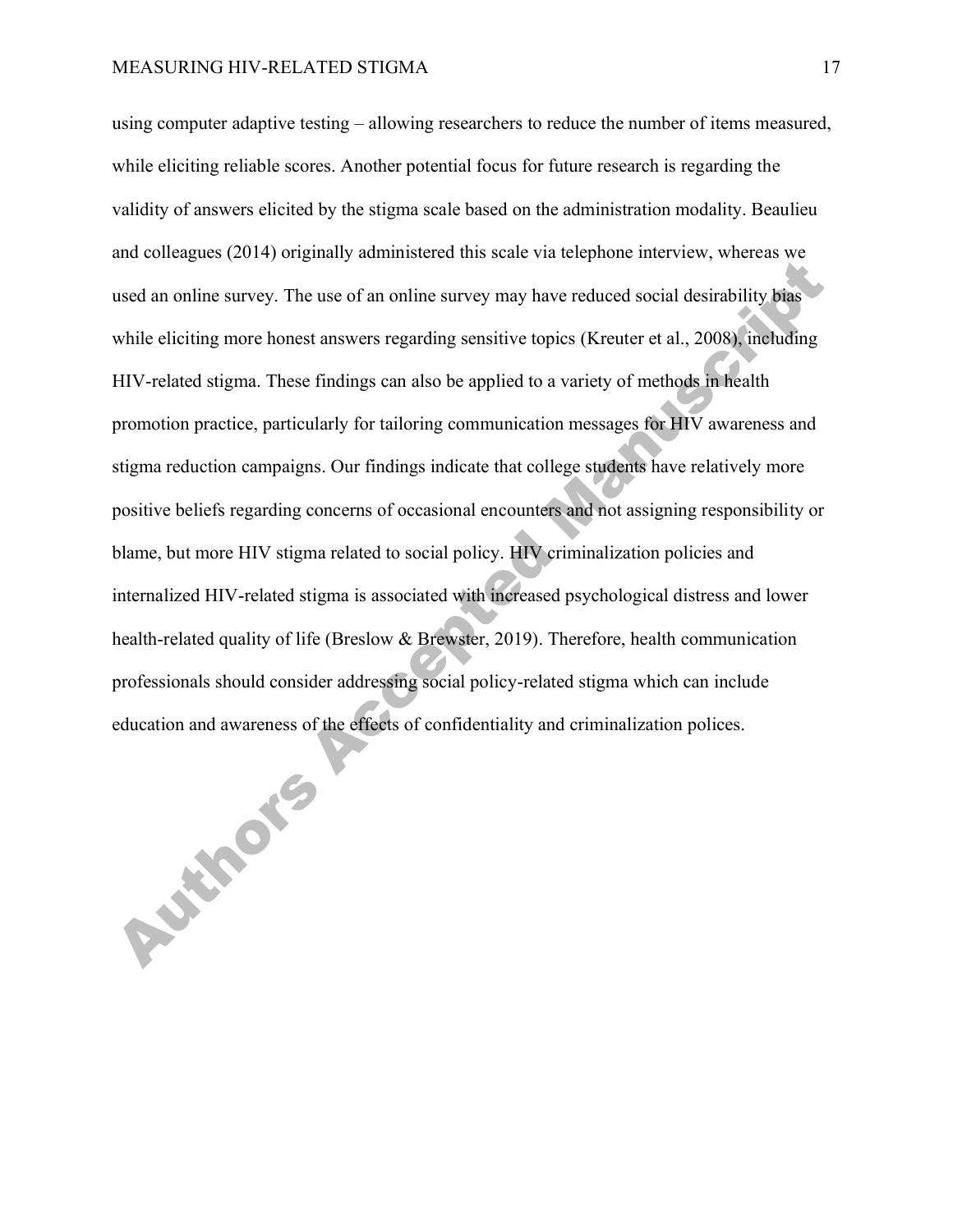#### References

- Beaulieu, M., Adrien, A., Potvin, L., & Dassa, C. (2014). Stigmatizing attitudes towards people living with HIV/AIDS: Validation of a measurement scale. *BMC Public Health*, *14*(1), 1246.
- Berger, B. E., Ferrans, C. E., & Lashley, F. R. (2001). Measuring stigma in people with HIV: Psychometric assessment of the HIV stigma scale. *Research in Nursing & Health*, *24*(6), 518–529. https://doi.org/10.1002/nur.10011
- Breslow, A. S., & Brewster, M. E. (2019). HIV is not a crime: Exploring dual roles of criminalization and discrimination in HIV/AIDS minority stress. *Stigma and Health*. https://doi.org/10.1037/sah0000177
- Carey, M. P., Morrison-Beedy, D., & Johnson, B. T. (1997). The HIV-Knowledge Questionnaire: Development and evaluation of a reliable, valid, and practical selfadministered questionnaire. *AIDS and Behavior*, *1*(1), 61–74.
- Carey, M. P., & Schroder, K. E. (2002). Development and psychometric evaluation of the brief HIV Knowledge Questionnaire. *AIDS Education and Prevention*, *14*(2), 172–182.
- Centers for Disease Control and Prevention. (2019). *Estimated HIV incidence and prevalence in the United States, 2010-2016.* [HIV Surveillance Supplemental Report, v. 24]. Centers for Disease Control and Prevention.
- Cortina, J. M. (1993). What is coefficient alpha? An examination of theory and applications. *Journal of Applied Psychology*, *78*(1), 98.
- Crocker, L., & Algina, J. (1986). *Introduction to classical & modern test theory*. Wadsworth Publishing Company.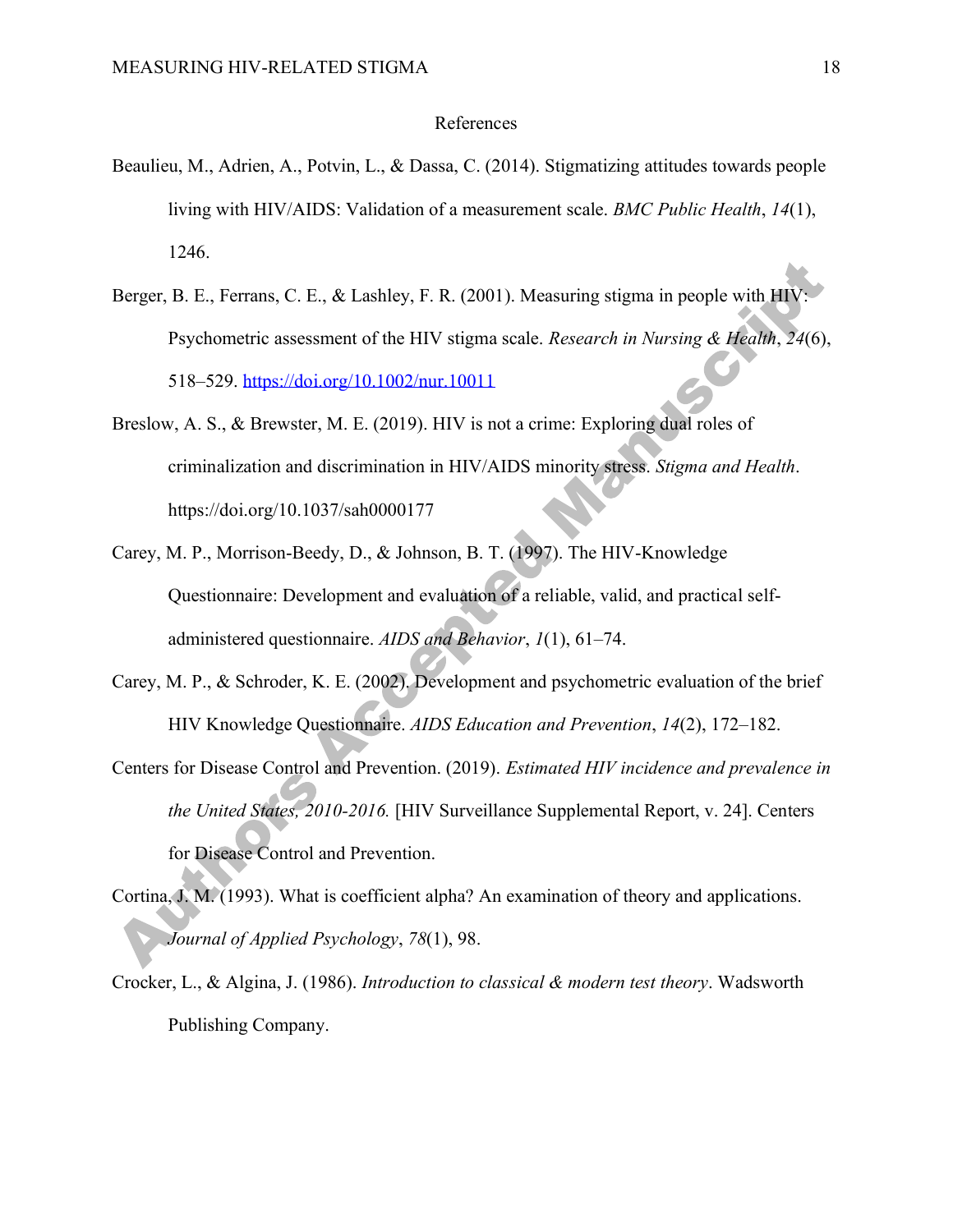- Earnshaw, V. A., & Chaudoir, S. R. (2009). From conceptualizing to measuring HIV stigma: A review of HIV stigma mechanism measures. *AIDS and Behavior*, *13*(6), 1160.
- Earnshaw, V. A., Smith, L. R., Chaudoir, S. R., Lee, I.-C., & Copenhaver, M. M. (2012). Stereotypes about people living with HIV: Implications for perceptions of HIV risk and testing frequency among at-risk populations. *AIDS Education and Prevention*, *24*(6), 574–581. https://doi.org/10.1521/aeap.2012.24.6.574
- Embretson, S. E., & Reise, S. P. (2000). *Item response theory for psychologists*. Lawrence Erlbaum Associates.
- Fields, E. L., Bogart, L. M., Thurston, I. B., Hu, C. H., Skeer, M. R., Safren, S. A., & Mimiaga, M. J. (2017). Qualitative comparison of barriers to antiretroviral medication adherence among perinatally and behaviorally HIV-infected youth. *Qualitative Health Research*, *27*(8), 1177–1189. https://doi.org/10.1177/1049732317697674
- Gamarel, K. E., Nelson, K. M., Stephenson, R., Santiago Rivera, O. J., Chiaramonte, D., & Miller, R. L. (2018). Anticipated HIV stigma and delays in regular HIV testing behaviors among sexually-active young gay, bisexual, and other men who have sex with men and transgender women. *AIDS and Behavior*, *22*(2), 522–530. https://doi.org/10.1007/s10461-017-2005-1
- Golub, S. A., & Gamarel, K. E. (2013). The impact of anticipated HIV stigma on delays in HIV testing behaviors: Findings from a community-based sample of men who have sex with men and transgender women in New York City. *AIDS Patient Care and STDs*, *27*(11), 621–627. https://doi.org/10.1089/apc.2013.0245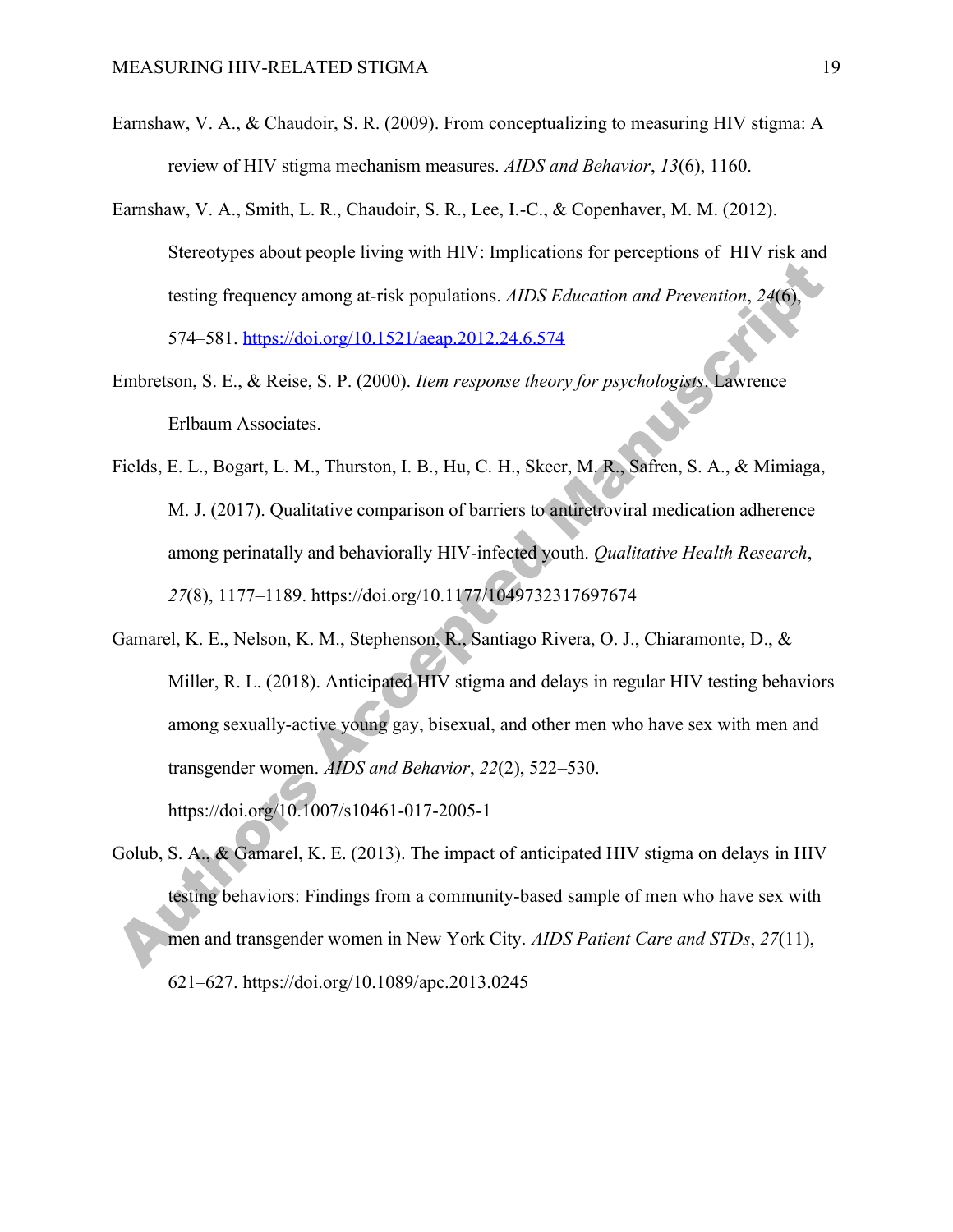- Herek, G. M., Capitanio, J. P., & Widaman, K. F. (2002). HIV-related stigma and knowledge in the United States: Prevalence and trends, 1991-1999. *American Journal of Public Health*, *92*(3), 371–377. https://doi.org/10.2105/AJPH.92.3.371
- Holtzman, C. W., Shea, J. A., Glanz, K., Jacobs, L. M., Gross, R., Hines, J., Mounzer, K., Samuel, R., Metlay, J. P., & Yehia, B. R. (2015). Mapping patient-identified barriers and facilitators to retention in HIV care and antiretroviral therapy adherence to Andersen's  $\mathcal{C}^{\mathcal{S}}$ Behavioral Model. *AIDS Care*, *27*(7), 817–828. https://doi.org/10.1080/09540121.2015.1009362
- Hu, L., & Bentler, P. M. (1999). Cutoff criteria for fit indexes in covariance structure analysis: Conventional criteria versus new alternatives. *Structural Equation Modeling: A Multidisciplinary Journal*, *6*(1), 1–55.
- James, T. G., & Ryan, S. J. (2018). HIV knowledge mediates the relationship between HIV testing history and stigma in college students. *Journal of American College Health*.
- James, T. G., Cheong, J., & Ryan, S. J. (2019). Sexual risk factors and HIV testing intention among at-risk college students who have never been tested. *Sexually Transmitted Diseases*.
- Katz, I. T., Ryu, A. E., Onuegbu, A. G., Psaros, C., Weiser, S. D., Bangsberg, D. R., & Tsai, A. C. (2013). Impact of HIV-related stigma on treatment adherence: Systematic review and meta-synthesis. *Journal of the International AIDS Society*, *16*(3S2), 18640. https://doi.org/10.7448/IAS.16.3.18640
- Kreuter, F., Presser, S., & Tourangeau, R. (2008). Social desirability bias in CATI, IVR, and Web surveys the effects of mode and question sensitivity. *Public Opinion Quarterly*, *72*(5), 847–865.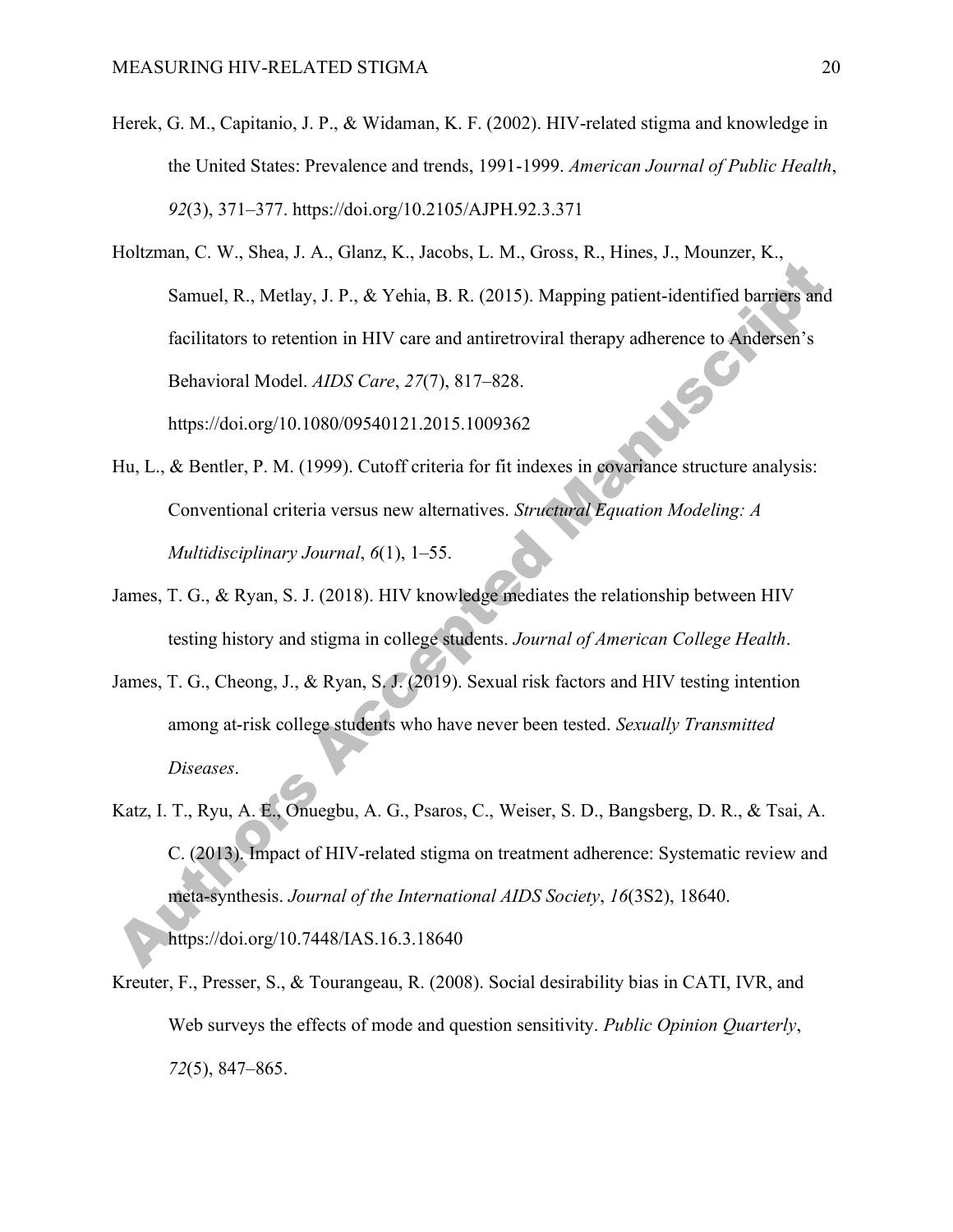Mahajan, A. P., Sayles, J. N., Patel, V. A., Remien, R. H., Ortiz, D., Szekeres, G., & Coates, T. J. (2008). Stigma in the HIV/AIDS epidemic: A review of the literature and recommendations for the way forward. *AIDS (London, England)*, *22*(Suppl 2), S67.

Muthén, L. K., & Muthén, B. O. (1998). *Mplus user's guide* (8th ed.). Muthén & Muthén.

- National Center for HIV/AIDS, Viral Hepatitis, STD, and TB Prevention. (2018). *Evidence of HIV treatment and viral suppression in preventing the sexual transmission of HIV*. Centers for Disease Control and Prevention. https://www.cdc.gov/hiv/pdf/risk/art/cdchiv-art-viral-suppression.pdf
- National Center for HIV/AIDS, Viral Hepatitis, STD, and TB Prevention. (2019). *Selected national HIV prevention and care outcomes*. Centers for Disease Control and Prevention. https://www.cdc.gov/hiv/pdf/library/slidesets/cdc-hiv-prevention-and-care-outcomes.pdf
- Navarro-González, D., Lorenzo-Seva, U., & Vigil-Colet, A. (2016). How response bias affects the factorial structure of personality self-reports. *Psicothema*, *28*(4), 465–470. https://doi.org/10.7334/psicothema2016.113
- Okumu, E., Jolly, D. H., Alston, L., Eley, N. T., Laws, M., & MacQueen, K. M. (2017). Relationship between Human Immunodeficiency Virus (HIV) Knowledge, HIV-Related Stigma, and HIV Testing among Young Black Adults in a Southeastern City. *Frontiers in Public Health*, *5*, 47. https://doi.org/10.3389/fpubh.2017.00047

Pallant, J. (2013). *SPSS survival manual*. McGraw-Hill Education (UK).

Parker, R., & Aggleton, P. (2003). HIV and AIDS-related stigma and discrimination: A conceptual framework and implications for action. *Social Science & Medicine (1982)*, *57*(1), 13–24. https://doi.org/10.1016/s0277-9536(02)00304-0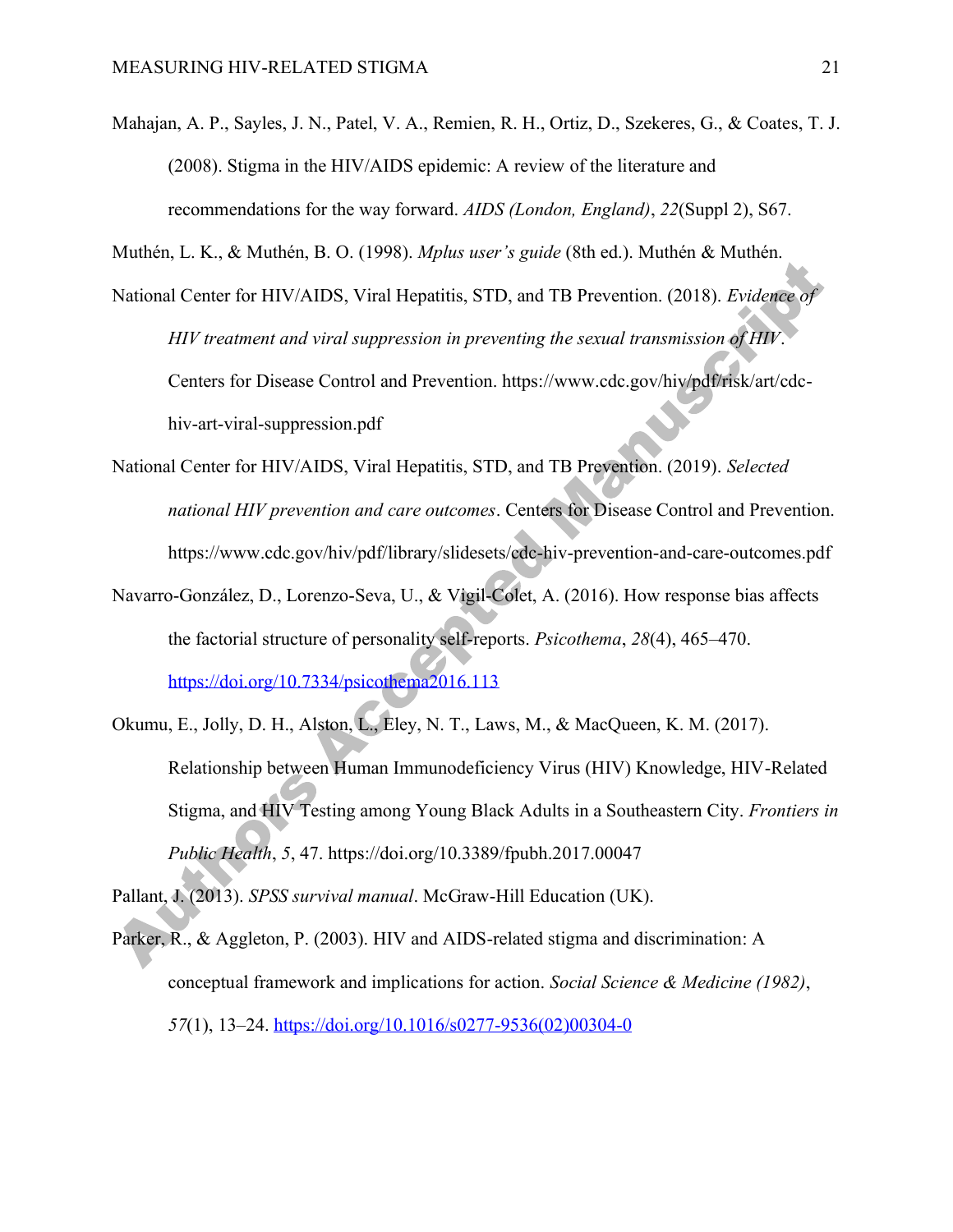- Schumacker, R. E., & Lomax, R. G. (2015). *A beginner's guide to structural equation modeling* (4 edition). Routledge.
- Turan, B., Hatcher, A. M., Weiser, S. D., Johnson, M. O., Rice, W. S., & Turan, J. M. (2017). Framing mechanisms linking HIV-related stigma, adherence to treatment, and health outcomes. *American Journal of Public Health*, *107*(6), 863–869.

https://doi.org/10.2105/AJPH.2017.303744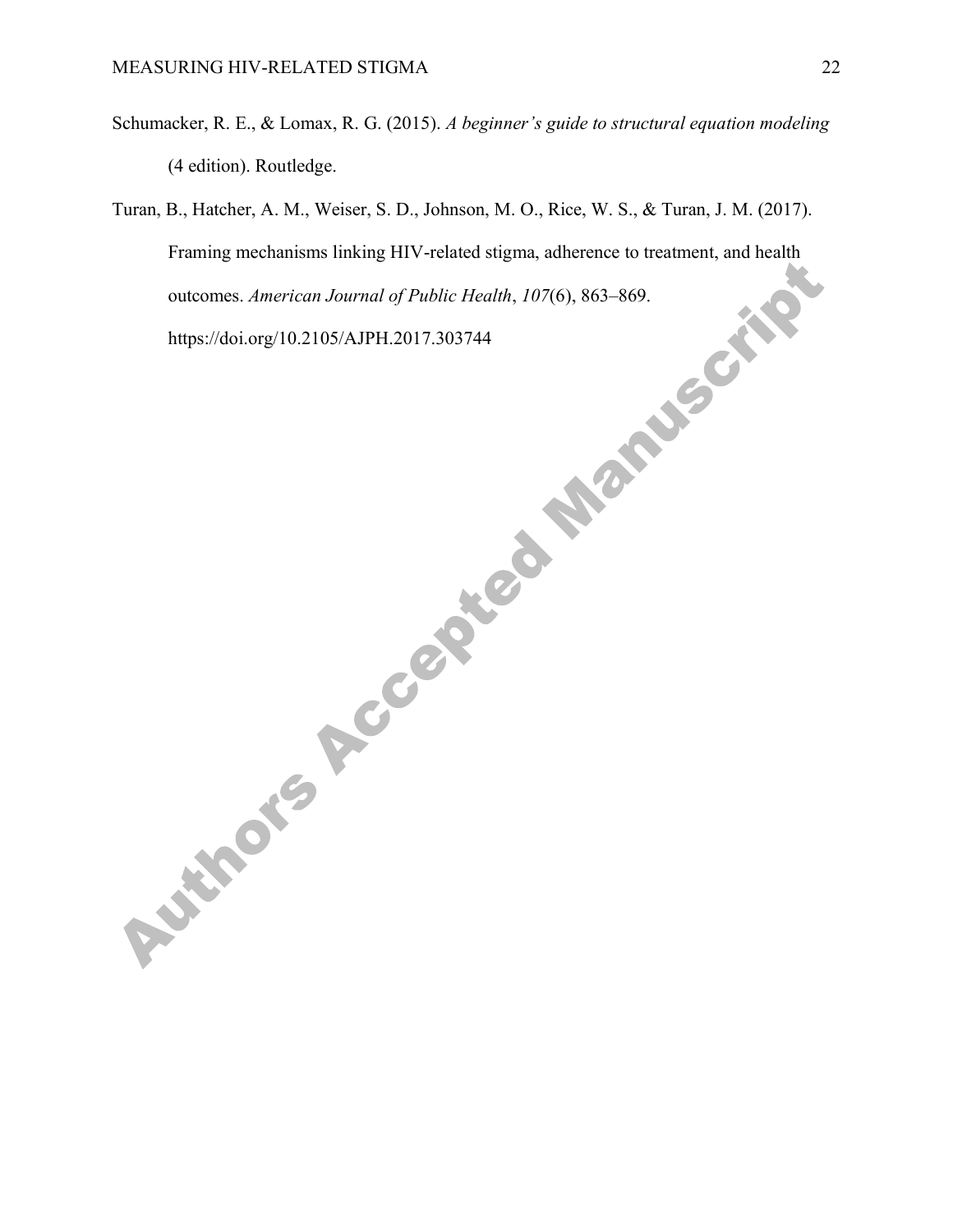Table 1. Item standardized factor loadings from the revised 6-solution confirmatory factor

analysis.

| Item number and content by factor                                                              | <b>Factor loading</b> | <b>Error</b><br>variance |
|------------------------------------------------------------------------------------------------|-----------------------|--------------------------|
| <b>Factor 1: Concerns of occasional encounters</b>                                             |                       |                          |
| Being around someone who has HIV does not bother me.                                           | 0.896<br>(0.009)      | 0.198                    |
| I would not be worried for my health if a co-worker had<br>HIV.                                | 0.813<br>(0.012)      | 0.339                    |
| It would not bother me if there was a boarding house for<br>people with HIV on my street.      | 0.729<br>(0.015)      | 0.469                    |
| If I had a roommate and discovered they were infected<br>with HIV, it would not bother me.     | 0.862<br>(0.009)      | 0.258                    |
| Factor 2: Avoidance of personal contacta                                                       |                       |                          |
| I could not be friends with someone who has HIV.                                               | 0.741<br>(0.017)      | 0.451                    |
| I would limit my contact with a person who I know has<br>HIV.                                  | 0.838<br>(0.013)      | 0.297                    |
| I would not hug someone with HIV.                                                              | 0.852<br>(0.012)      | 0.274                    |
| Factor 3: Responsibility and blamea                                                            |                       |                          |
| People who use injectable drugs deserve to have HIV.                                           | 0.810<br>(0.016)      | 0.343                    |
| My support for a person living with HIV depends on how<br>the person was infected.             | 0.780<br>(0.016)      | 0.392                    |
| I am disgusted by persons who were infected with HIV<br>during homosexual relations.           | 0.895<br>(0.015)      | 0.200                    |
| People who are infected with HIV because they have not<br>used a condom deserve what they get. | 0.826<br>(0.015)      | 0.317                    |
| People with HIV have only themselves to blame.                                                 | 0.776<br>(0.018)      | 0.398                    |
| Most people with HIV are responsible for having their<br>illness.                              | 0.716<br>(0.018)      | 0.487                    |
| Factor 4: Liberalisma                                                                          |                       |                          |
| To fight HIV, it is necessary that young people not have<br>sex.                               | 0.768<br>(0.017)      | 0.410                    |
| Reinforcement of traditional sexual values will help to<br>control the spread of HIV.          | 0.828<br>(0.014)      | 0.315                    |
| The arrival of HIV is linked to the fact that people have<br>more sexual freedom.              | 0.783<br>(0.015)      | 0.386                    |
| The spread of HIV is linked to the decline of moral<br>values.                                 | 0.928<br>(0.011)      | 0.139                    |
| <b>Factor 5: Non-discrimination</b>                                                            |                       |                          |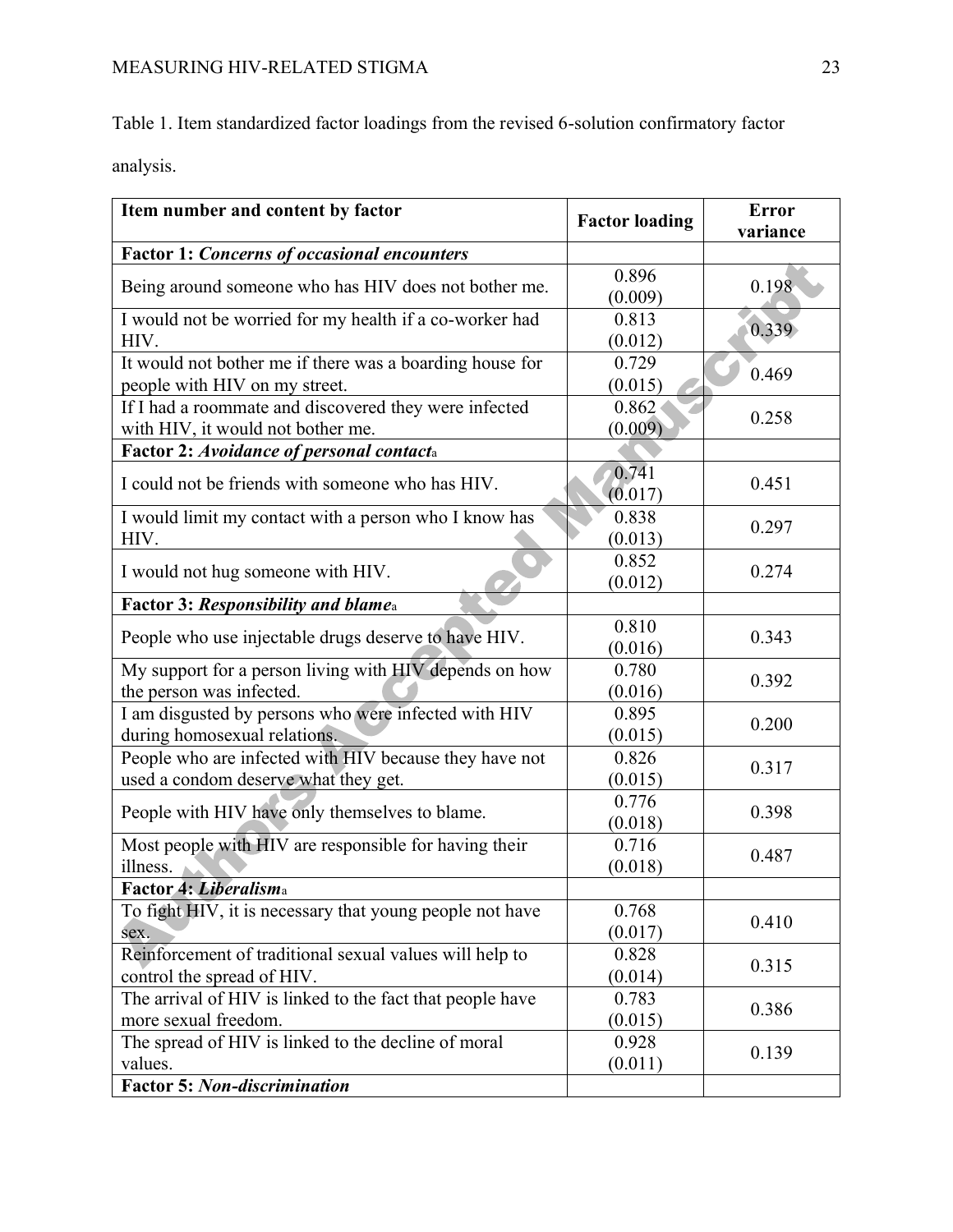| People who have HIV should have the right to work<br>serving the public, as waiters-waitresses, cooks,<br>hairdressers. | 0.854<br>(0.012) | 0.270 |
|-------------------------------------------------------------------------------------------------------------------------|------------------|-------|
| Children with HIV should be able to go to day-care.                                                                     | 0.833<br>(0.013) | 0.306 |
| Doctors with HIV should be allowed to go on working<br>with their patients.                                             | 0.820<br>(0.012) | 0.328 |
| People with HIV should be allowed to immigrate to<br>United States.                                                     | 0.842<br>(0.012) | 0.291 |
| <b>Factor 6: Social policyb</b>                                                                                         |                  |       |
| Doctors should report the names of people with HIV to<br>the government.                                                | 0.883<br>(0.041) | 0.219 |
| Transmitting HIV should be punishable by law.                                                                           | 0.672<br>(0.028) | 0.549 |
| People who know they are infected with HIV and who<br>transmit the virus are criminals.                                 | 0.487<br>(0.028) | 0.763 |

aStable factor between Beaulieu et al. (2014) and the current study.

bThis factor includes 2-items from the original *Criminalization* sub-scale and 1-item from the *Confidentiality* sub-scale.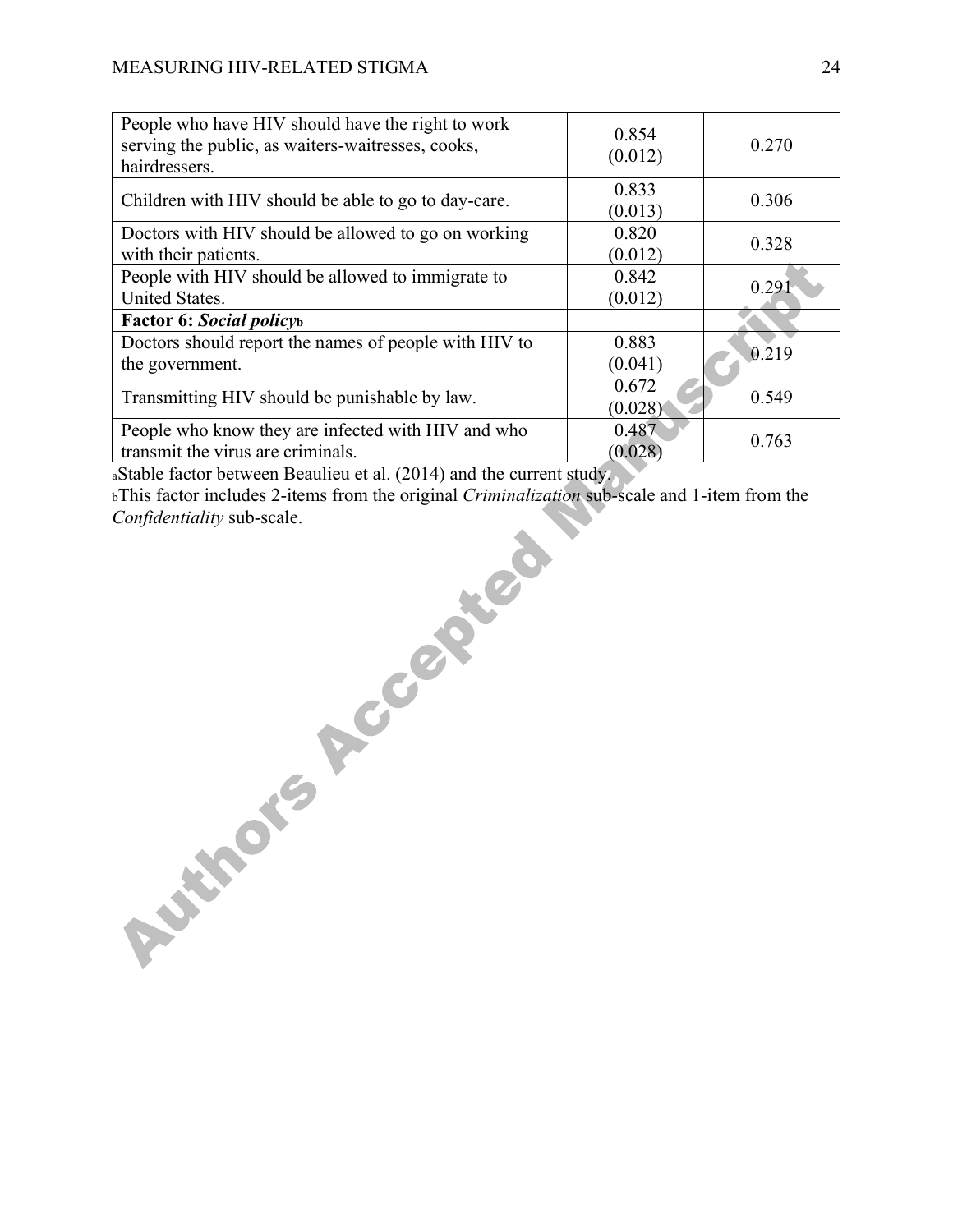# MEASURING HIV-RELATED STIGMA 25

| Factor                                  | Number   | Item          | Item            |          |
|-----------------------------------------|----------|---------------|-----------------|----------|
|                                         | of Items | Difficulty,   | Discrimination, | $\alpha$ |
|                                         |          | Range         | Range           |          |
| Factor 1: Concerns of occasional        | 4        | $2.73 - 3.03$ | $0.626 - 0.749$ | 0.855    |
| encounters                              |          |               |                 |          |
| Factor 2: Avoidance of personal contact | 3        | $2.98 - 3.48$ | $0.540 - 0.652$ | 0.761    |
| Factor 3: Responsibility and blame      | 6        | $3.22 - 3.60$ | $0.589 - 0.702$ | 0.849    |
| Factor 4: Liberalism                    | 4        | $2.81 - 3.21$ | $0.628 - 0.758$ | 0.855    |
| Factor 5: Non-discrimination            | 4        | $2.90 - 3.15$ | $0.655 - 0.717$ | 0.852    |
| Factor 6: Social policy                 | 3        | $2.24 - 3.04$ | $0.315 - 0.593$ | 0.653    |
| Overall                                 | 24       | $2.24 - 3.60$ | $0.149 - 0.617$ | 0.905    |

| Table 2. Internal structure of factors in the revised solution. |  |
|-----------------------------------------------------------------|--|
|-----------------------------------------------------------------|--|

*Note*. True possible range of item difficulty is 1.00 to 4.00; higher values indicate more positive attitudes (i.e., less stigma).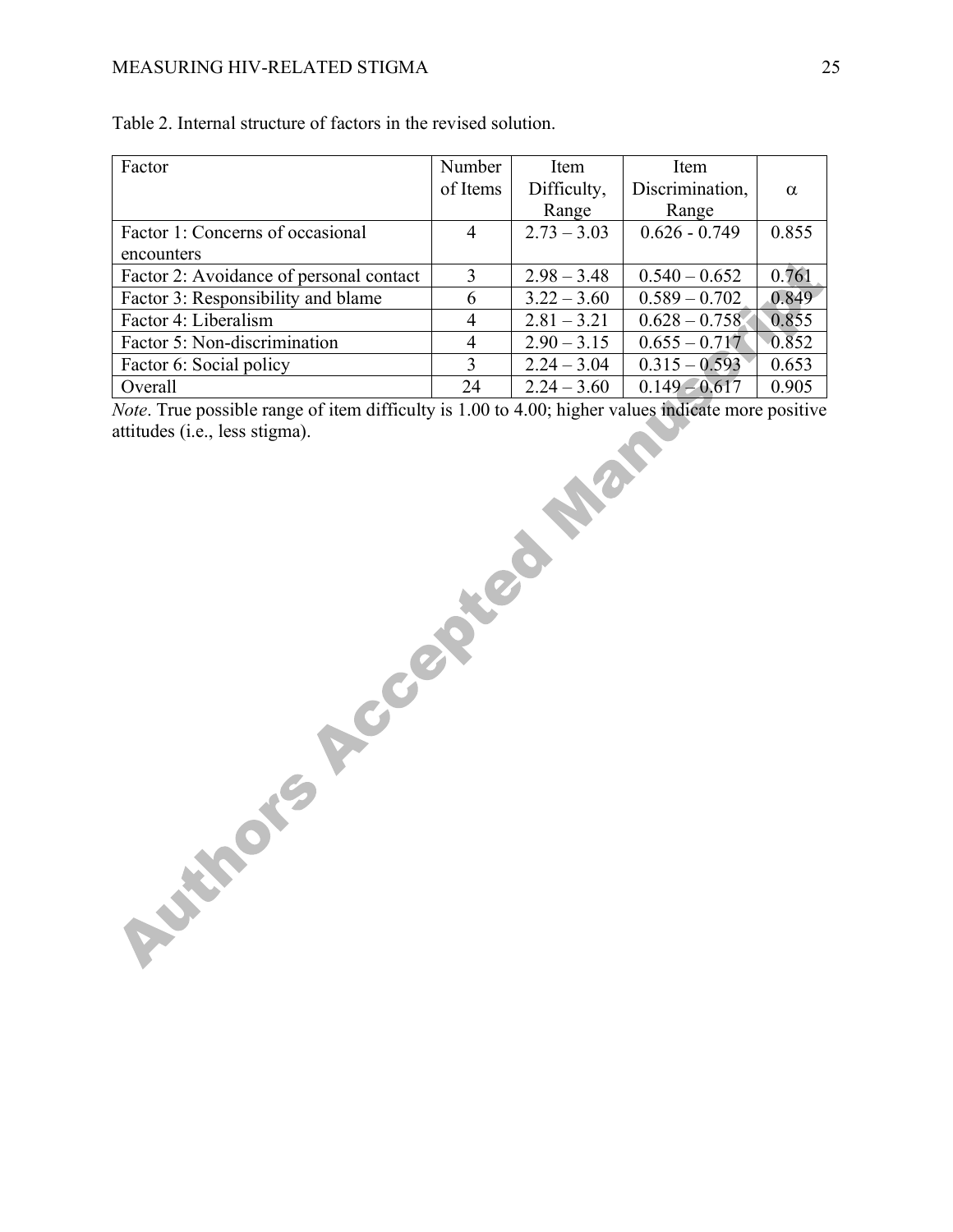|                         |                | Total |                 | Factor 1 |                 |      | Factor 2  | Factor 3     |                      | Factor 4            |                        | <b>Factor 5</b> |                |      | Factor 6          |
|-------------------------|----------------|-------|-----------------|----------|-----------------|------|-----------|--------------|----------------------|---------------------|------------------------|-----------------|----------------|------|-------------------|
| <b>Characteristic</b>   | $\blacksquare$ | Z     | <b>ES</b>       | Z        | ES              | Z    | 53        | $\mathbb{Z}$ | 53                   | $\boldsymbol{z}$    | ES                     | $\mathbb{X}$    | <b>ES</b>      | Z    | ES                |
| Total                   | 2686           | 3.11  |                 | 2.90     |                 | 3.28 |           | 3.46         |                      | 3.03                |                        | 3.06            |                | 2.68 |                   |
| Age                     | 2499           |       | 0.05<br>∗       |          | 0.07<br>$\ast$  |      | 0.07<br>∗ |              | 0.04<br>$\ast$       |                     | 0.03                   |                 | 0.05           |      | $-0.09$<br>$\ast$ |
| Knowledge               | 2685           |       | 0.31<br>∗       |          | 0.25<br>∗       |      | 0.28<br>∗ |              | 0.25<br>$\pmb{\ast}$ |                     | 0.24<br>$\ast$         |                 | 0.25<br>$\ast$ |      | $0.00\,$          |
| Race/ethnicity          |                |       | 0.24<br>$\star$ |          | 0.11<br>∗       |      | 0.16<br>∗ |              | 0.23                 |                     | $0.28\,$<br>$\ast$     |                 | 0.03           |      | 0.17              |
| <b>White</b>            | 968            | 3.14  |                 | 2.93     |                 | 3.31 |           | 3.50         |                      | 3.09                |                        | 3.07            |                | 2.72 |                   |
| Non-<br>white           | 754            | 3.04  |                 | 2.85     |                 | 3.21 |           | 3.38         |                      | 2.89                |                        | 3.05            |                | 2.60 |                   |
| Gender                  |                |       | 0.25<br>$\ast$  |          | 0.03            |      | 0.16<br>∗ |              | 0.35<br>∗            |                     | 0.16<br>$\ast$         |                 | 0.05           |      | 0.29<br>$\star$   |
| Female                  | 1664           | 3.15  |                 | 2.91     |                 | 3.32 |           | 3.53         |                      | 3.08                |                        | 3.08            |                | 2.76 |                   |
| Not-<br>female          | 1014           | 3.04  |                 | 2.89     |                 | 3.22 |           | 3.35         |                      | 2.96                |                        | 3.04            |                | 2.56 |                   |
| orientation<br>Sexual   |                |       | 1/10<br>$\star$ |          | 0.59            |      | 0.44<br>∗ |              | 0.45<br>∗            |                     | 0.72<br>$\ast$         |                 | 0.54           |      | 0.17              |
| $LGB+$                  | 324            | 3.38  |                 | 3.26     |                 | 3.52 |           | 3.65         |                      |                     |                        | 3.37            |                | 2.79 |                   |
| Straight                | 2354           | 3.07  |                 | 2.86     |                 | 3.25 |           | 3.43         |                      | $\frac{3.45}{2.97}$ |                        | 3.02            |                | 2.67 |                   |
| Know PLHIV <sub>a</sub> |                |       | 0.35<br>$\ast$  |          | 0.40<br>$\ast$  |      | 0.41<br>∗ |              | 0.23<br>$\ast$       |                     | 0.15<br>$\pmb{\times}$ |                 | 0.32<br>$\ast$ |      | 0.07              |
| $\chi_{\rm{es}}$        | 269            | 3.25  |                 | 3.15     |                 | 3.50 |           | 3.57         |                      | 3.13                |                        | 3.25            |                | 2.64 |                   |
| $_{\rm NO~OT}$          |                |       |                 |          |                 |      |           |              |                      |                     |                        |                 |                |      |                   |
| Prefer                  | 2413           | 3.10  |                 | $2.88$   |                 | 3.26 |           | 3.45         |                      | 3.02                |                        | 3.04            |                | 2.69 |                   |
| say<br>not to           |                |       |                 |          |                 |      |           |              |                      |                     |                        |                 |                |      |                   |
| HIV testing             |                |       | 0.29<br>∗       |          | 0.23<br>$\star$ |      | 0.24<br>∗ |              | 0.28<br>∗            |                     | 670<br>$\ast$          |                 | 0.21           |      | 60.09<br>$\star$  |
| history, ever           |                |       |                 |          |                 |      |           |              |                      |                     |                        |                 |                |      |                   |
| Yes                     | 806            | 3.20  |                 | 3.01     |                 | 3.38 |           | 3.55         |                      | 3.17                |                        | 3.16            |                | 2.65 |                   |

Table 3. Revised solution SAT-PLWHA-S score relations with other variables. Table 3. Revised solution SAT-PLWHA-S score relations with other variables.

26

Running head: MEASURING HIV-RELATED STIGMA Running head: MEASURING HIV-RELATED STIGMA